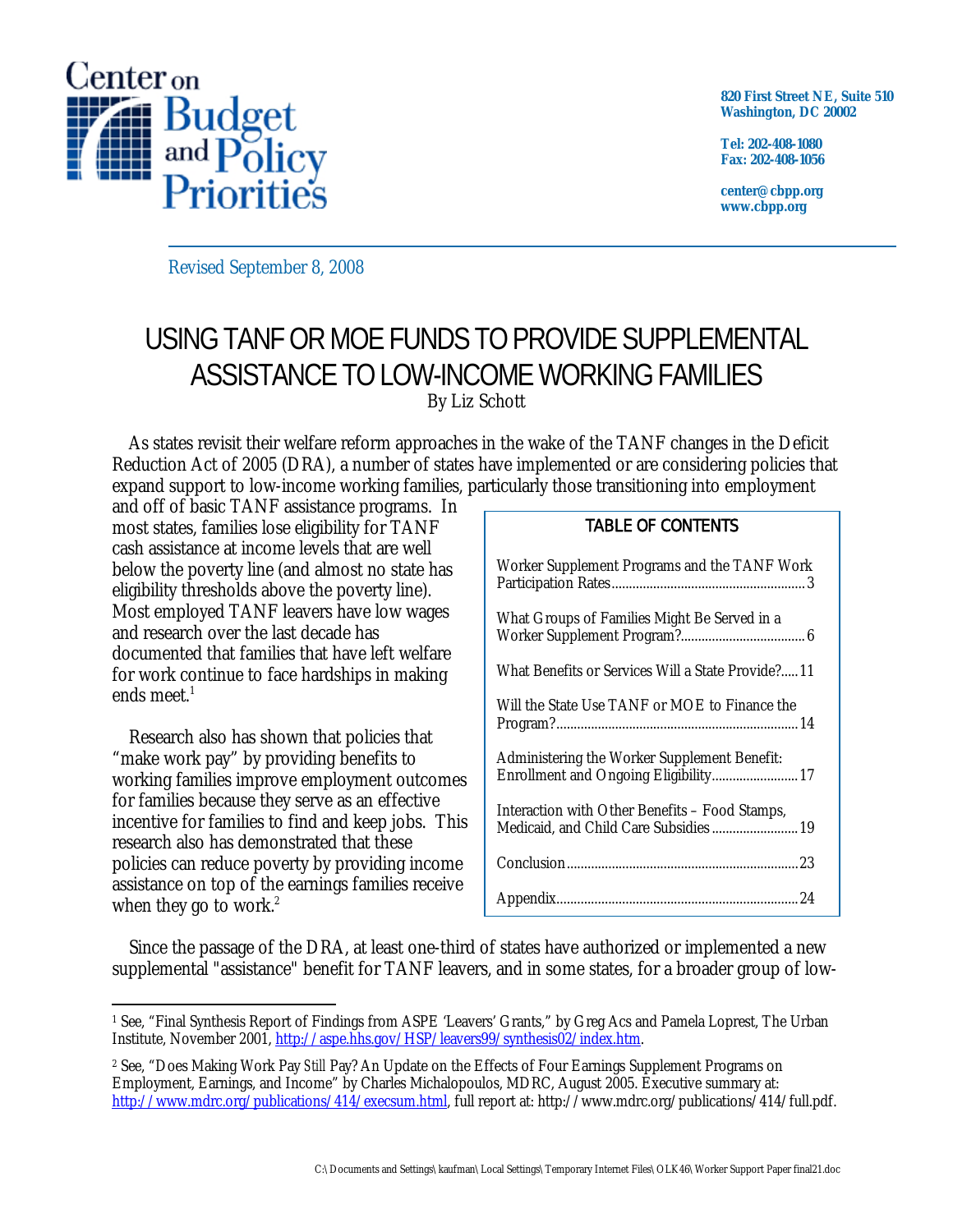

income working families. At least ten states have already implemented these new worker supplement payments and a number of additional states have authorized but not yet implemented them. (See Map and Appendix.). These programs take a range of approaches to the amount of and duration of monthly benefits.

- Some states provide modest monthly benefits; for example, Virginia and Washington State provide a monthly benefit of \$50 per month. Others provide a richer monthly benefit; for example, North Dakota and New Mexico provide a benefit of \$200 a month.
- Some states provide benefits for a short period after a family leaves TANF for work; for example, Washington State. Michigan and North Dakota provide a six-month post-TANF transitional benefit. Others provide a longer post-TANF transitional benefit; for example, Arkansas provides benefits for up to 24 months and the not-yet-implemented Minnesota and Maine programs will provide benefits for up to 24 and 36 months respectively.
- Several states provide a benefit to a broader group of low-income working families, specifically food stamp recipients with sufficient hours of employment. These worker supplement programs are not of limited duration and a family can qualify as long as they receive food stamps and are working. Massachusetts takes this approach; Vermont's not-yet-implemented program will as well.

Providing benefits to low-income working families helps those families make ends meet and increases work incentives. In addition, such programs can help states meet the TANF work requirements that they face under the DRA. Under the DRA — enacted in early 2006 — states must meet higher work participation rates than they were required to meet in the past and, because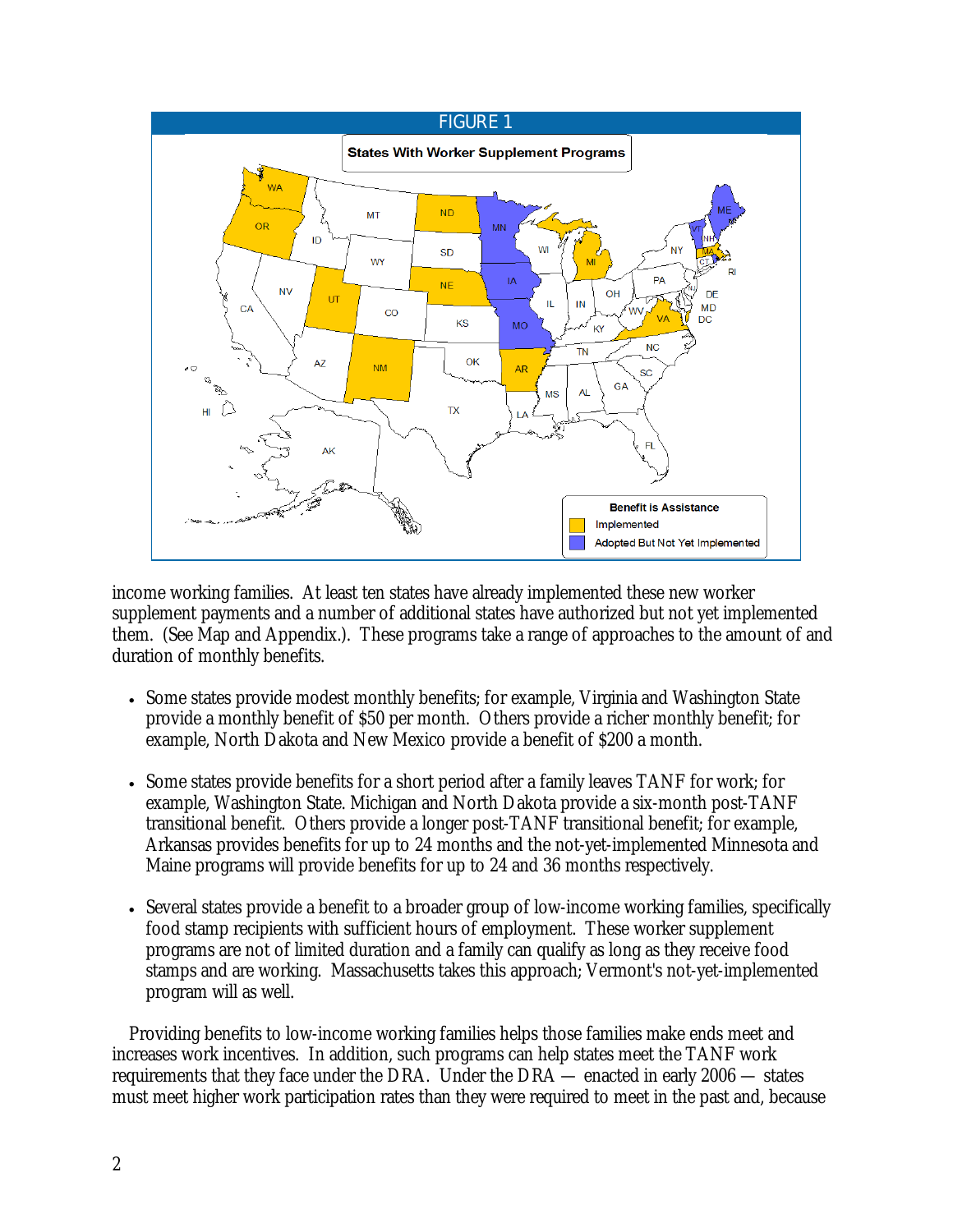of changes in the law and the choices made by HHS in implementing regulations, achieving a high work participation rate will be more difficult than in the past. By providing a TANF or MOEfunded benefit that meets the definition of "assistance" under the TANF rules, a state can count these working families towards its work participation rate and boost the rate it achieves. Thus, the approach can help states meet federal requirements and assist in avoiding federal fiscal penalties, while also supporting low-income families as they transition into employment.

This paper provides guidance for states and policymakers considering a "worker supplement" program and reviews the choices made and lessons learned by states that have already implemented such a program for TANF leavers or a broader group of low-income working families. It also analyzes and considers the design decisions that a state faces in establishing and implementing such a program. Specifically, the paper discusses:

- How families receiving assistance in a worker supplement program are considered in the TANF work participation rate calculations;
- The groups of working families a state may choose to serve in such a program for example, families leaving TANF for work or broader groups of working families — as well as the eligibility requirements states might use in such programs;
- The benefits and services states can provide through such a program, including design issues such as how much will the benefit be, will it be a flat amount or vary based on other income or family characteristics, for how long will the benefit be provided, and the form in which the supplement payment will be provided;
- The implications of financing such a program with either TANF versus MOE funds on TANF time limit and child support-related rules. (A number of states have used TANF funds in their worker supplement programs and thus trigger federal TANF time limit provisions and child support rules, including the state owing a share of child support collections to the federal government; other states have avoided these problems by using MOE funds in a separate state program.);
- Issues relating to how the program is administered, including the enrollment process, ongoing eligibility maintenance, and verification of employment hours; and
- The interaction of this benefit with a family's eligibility for other benefits such as Medicaid, food stamps, and child care subsidies.

## Worker Supplement Programs and the TANF Work Participation Rates

This report focuses on a particular design of an income supplement program that uses TANF or MOE funds to provide ongoing monthly benefits to working families for some period of time. (See box on p. 9 for discussion of other income supplement approaches for working families, including an expanded earned income disregard which a number of states have recently adopted as well.) Under this approach, TANF or MOE funds are used to provide benefits that qualify as "assistance" under the federal TANF rules and, thus, these recipients are included in the state's work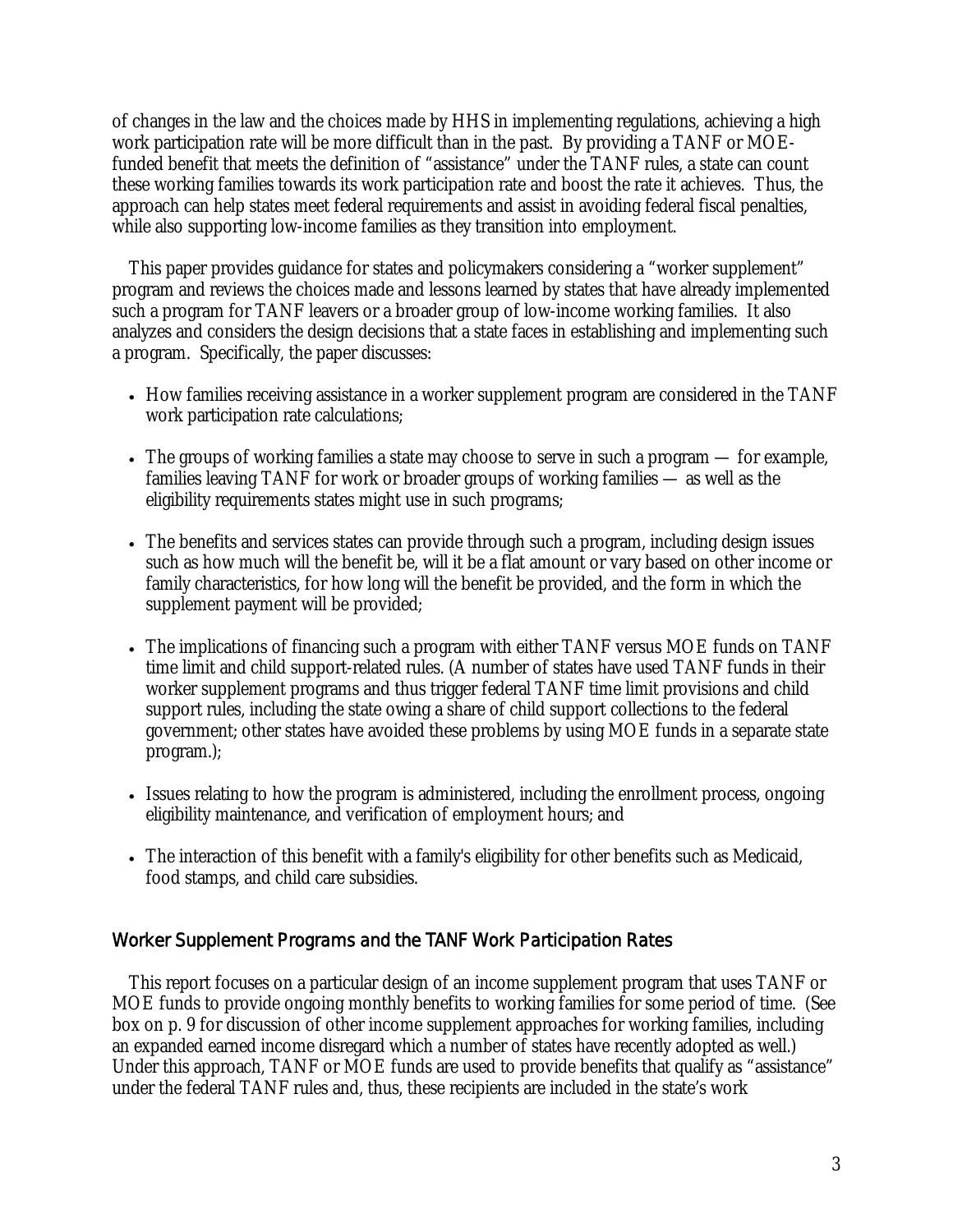participation rate calculation. Because the benefit is provided to families that are *working*, adding these additional cases to the calculation each month will boost the work participation rate the state achieves. For example, for a recent month, Virginia estimates that its Virginia Transitional Payment program — which provided assistance to more than 2,200 working families in Ma y 2008 provided a 7 percentage point boost to the TANF work participation rate the state achieved.<sup>3</sup>

Research has shown that income supplements are an effective work incentive and that the combination of increased earnings and increased assistance reduces poverty. Commenting on two decades of research on income supplement programs in the United States and Canada, MDRC president Gordon Berlin concluded that "earnings supplement policies increase the range of options that policymakers have to encourage work and combat poverty. Indeed, they are the only policies consistently to have had positive effects on both work and income."4 A 2005 evaluation by MDRC of four income supplement programs in the United States and Canada found that all four increased employment rates and earnings and reduced the extent and depth of poverty. Earnings supplements were particularly effective at improving employment outcomes for the most disadvantaged participants: longer-term welfare recipients with neither recent work experience nor a high school  $diploma.<sup>5</sup>$ 

One way to supplement low earnings is through earnings disregard policies within a state's basic cash assistance program. Under such policies, a portion of a family's earnings are "disregarded" when determining the level of cash benefits for which the family qualifies. While nearly all states expanded their earnings disregard policies under TANF so that families could keep more of their earnings, families in most states lose eligibility for TANF with incomes well below the poverty line. In some states — those that disregard all earnings for a period of time — families will lose eligibility at very low income levels as soon as the generous, but time-limited, earnings disregard expires. A worker supplement program outside of the regular TANF caseload can provide a second stage of income supplements to working families — one targeted to families with incomes above TANF cutoff levels. This could be a transitional benefit to families that have left the regular TANF caseload or it could target a broader group of working families.

## How Can Worker Supplement Programs Increase State Work Participation Rates?

The TANF work participation rates that states must meet measure the share of families receiving TANF or MOE-funded "assistance" that participate in countable work activities for a specified number of hours per week. "Assistance" is defined in the federal TANF rules as "cash, payments, vouchers, and other forms of benefits designated to meet a family's ongoing basic needs (i.e. for food, clothing, shelter, utilities, household goods, personal care items, and general incidental expanses)."<sup>6</sup> There also are ways that a state can use TANF or MOE funds to support working families by providing benefits in the form of "non-assistance." (See box on p.9.) For example, under the federal rules support services such as child care and transportation to families that are employed are defined as not being assistance; nonrecurring payments to meet short term needs are similarly

 $\overline{a}$ 3 Virginia Independence Program Monthly Report, Prepared by Virginia Department of Social Services, (May 2008) available at http://www.dss.virginia.gov/files/about/reports/financial\_assistance/tanf/2008/vipreport\_5-08.pdf.

<sup>4</sup> Charles Michalopoulos, p. x.

<sup>5</sup> Ibid.

<sup>6 45</sup> C.F.R. § 260.31(a)(1).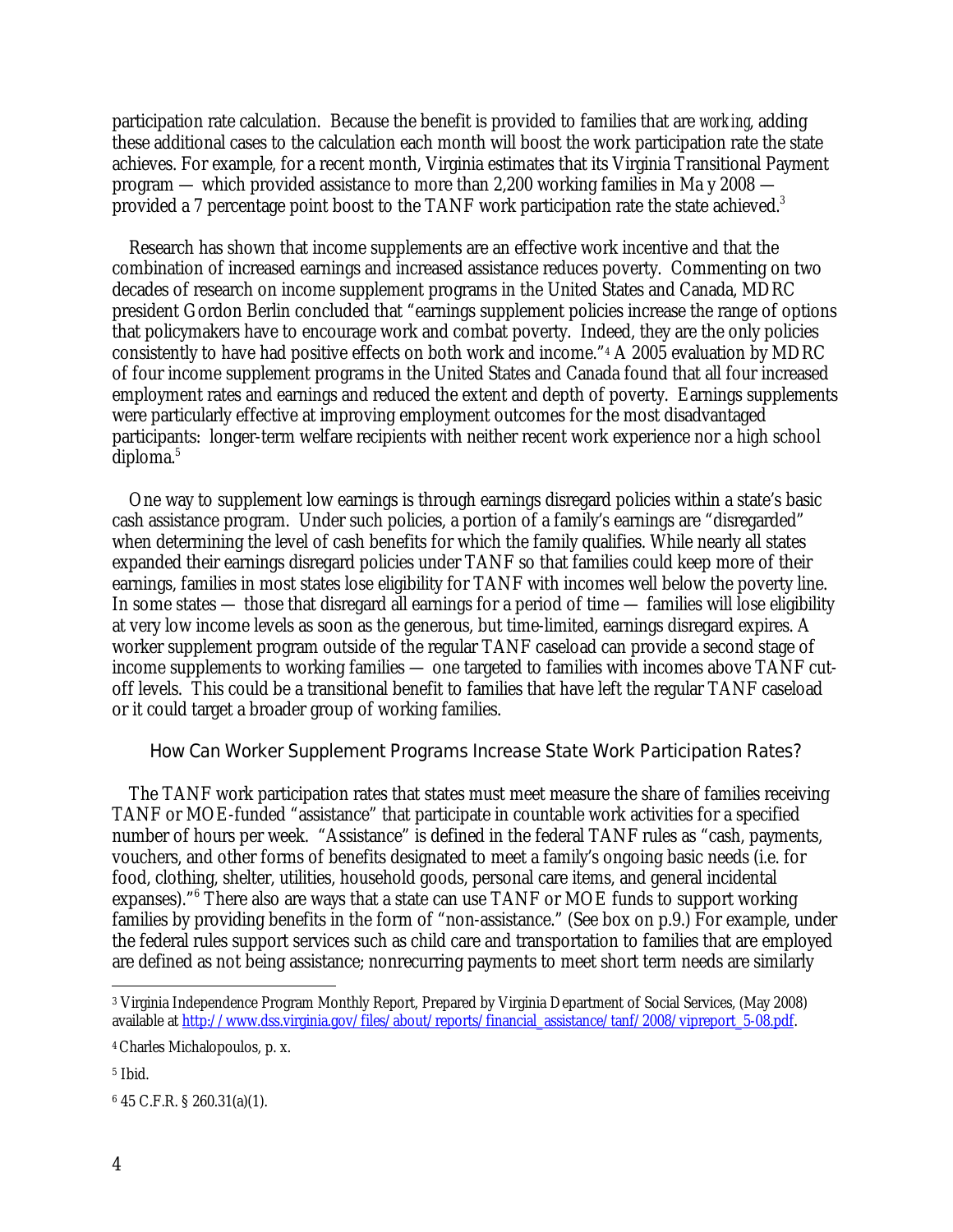non-assistance. The discussion here, however, focuses on programs that provide assistance to working families and, thus, whose participants are included in the calculation of the state's work participation rate.

Under federal law, states must have 50 percent of families receiving TANF or MOE-funded "assistance" — and 90 percent of such two-parent families — participating in work activities for a required number of hours per week. Both rates are reduced, however, by the number of percentage points by which the state's TANF and MOE caseload falls below 2005 levels for reasons other than eligibility rule changes.<sup>7</sup> The work participation rate achieved represents the share of families receiving TANF or MOE-funded assistance that are participating in countable work activities.

By providing TANF or MOE-funded assistance to working families, almost all of whom will count as meeting the work participation requirements, a state will increase the share of families receiving TANF- and MOE-funded assistance that are participating in countable work activities and thus the work participation rate that a state achieves. At the same time, however, a state may increase its average monthly "caseload" of families receiving TANF or MOE-funded assistance. States do not have to characterize these families *within* their state as TANF recipients or welfare recipients (since they are not receiving aid from the standard cash assistance program), but from the perspective of the federal government, these families will be receiving TANF or MOE-funded "assistance" and will part of the state's caseload. The addition of such families may reduce the extent that "assistance" caseloads are reduced below 2005 levels and, thus, the level of caseload reduction the state may claim.

There are several reasons why states should not dismiss a worker supplement approach simply because it does not want to lessen its caseload reduction credit. First and foremost, there are policy reasons to support working families and ease the transition from welfare-to-work. To the extent that an income supplement enables families to remain employed, lessen poverty, and avoid welfare re-entry, a state is furthering its welfare reform goals even if these outcomes are not all translated into a caseload reduction credit. Second, given that research has shown that "make work pay" policies *increase employment rates* because of the incentives they provide to families to work harder to succeed in the labor market, some of the increase in caseloads that one would expect to occur as a result of a worker supplement program may be offset by increases in employment that help families leave TANF — and worker supplement programs — altogether.

*In addition, states may be able to reduce or eliminate any loss of caseload reduction credit due to a worker supplement program because federal TANF regulations allow states to offset the effect of policy changes that increase the TANF caseload against policy changes that decrease the caseload when calculating the caseload reduction credit.*<sup>8</sup> For example, a number of states have decided to serve some groups — including two-parent families and families that face barriers to employment such as disabilities — in a program funded

-

<sup>7</sup> For a detailed discussion of TANF work participation rate requirements, see Chapter 2 of *Implementing the TANF Changes In The Deficit Reduction Act: "Win-Win" Solutions For Families And States*, Second Edition, Center on Budget and Policy Priorities and Center on Law and Social Policy, February 2007, http://www.cbpp.org/2-9-07tanf.htm.

<sup>8 45</sup> C.F.R. §261.42(2). Specifically, states must add to their caseload the number of cases that no longer receive assistance due to a change in eligibility when determining their caseload reduction credit. Under this provision, the state can reduce the number of cases that it "adds back" to its caseload when computing its caseload reduction credit by the number of families that *are* receiving assistance due to an eligibility expansion.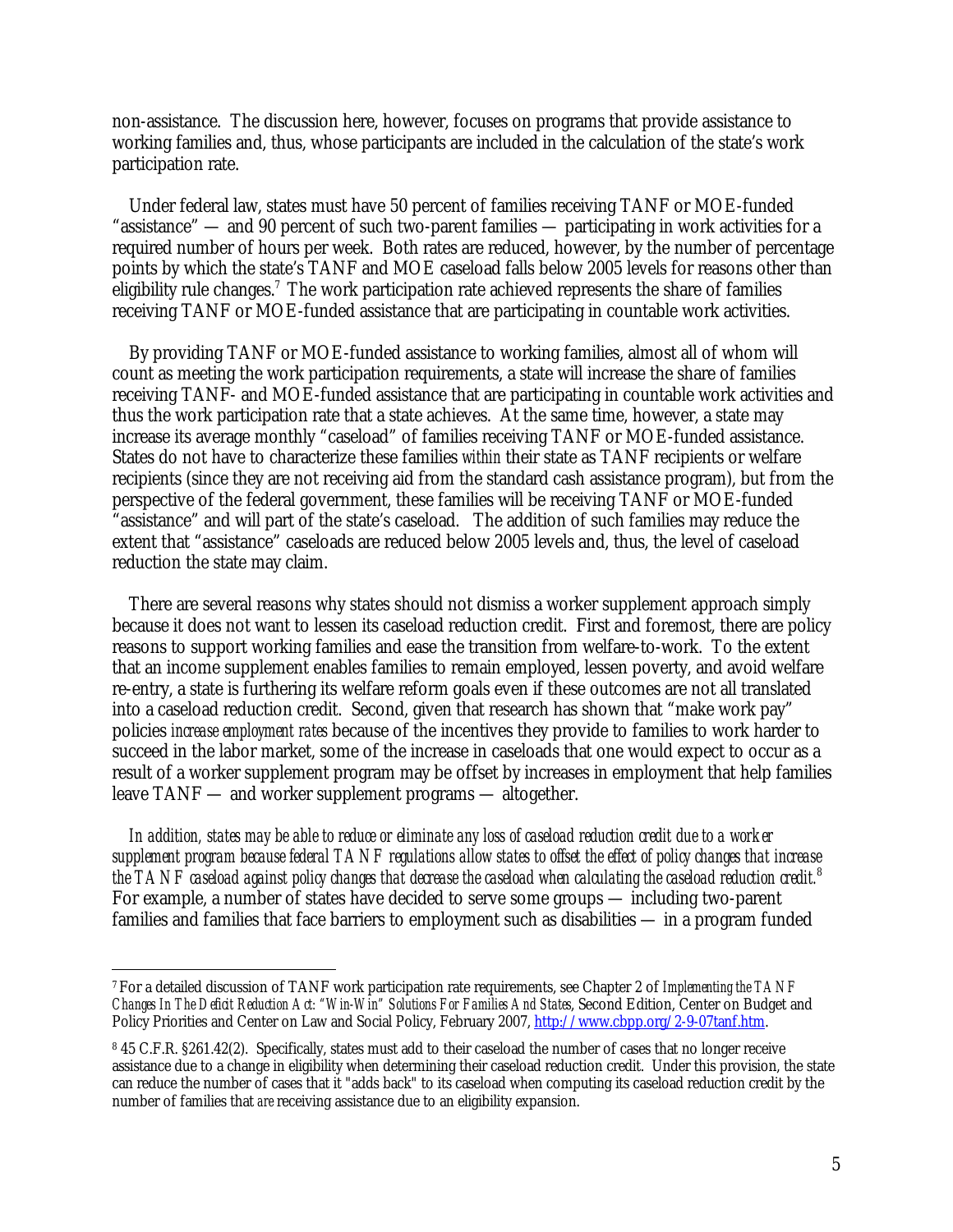solely with state funds that are not counted toward MOE. $^{9}$  If serving a family in a state program instead of TANF is considered by HHS to be a "policy change" that reduces the caseload, a state can use the caseload decline that results from the implementation of the solely state-funded program to offset the caseload increases that result from expanding assistance to working families.

Thus, for example, a state that establishes both a worker supplement program and a solely statefunded (SSF) program can reduce — and even eliminate — the negative impact of the increased caseload that results from a worker supplement program by offsetting those caseload increases with the caseload declines from the SSF program.

## **Example**

Suppose that a state has a TANF caseload of 18,000 families, its caseload is 2,000 families smaller than its 2005 caseload, and the state is considering establishing a worker support program that would help 2,000 families per month. If the state makes no other policy changes, its "caseload" for caseload reduction purposes will equal 20,000 (the 18,000 families in the basic TANF caseload plus the 2,000 families in the new worker support program) and the state will not get any caseload reduction credit, despite reducing the number of families in its basic TANF program by 2,000 families.

If, however, the state also creates a solely state-funded program that assists 1,500 families formerly assisted through TANF, the 1,500-family drop in the TANF caseload will offset most of the 2,000 family increase in its caseload associated with the worker support program. The resulting caseload used in the caseload reduction credit calculation will be 18,500, and the state will receive a caseload reduction credit.

Moreover, a worker supplement program that serves a large number of working families — such as one serving working families on food stamps or that extends for several years after families leave TANF — can provide such a large boost to the state's work participation rate that that the state may not need to rely on caseload reduction credit. If a proposed rule change that would eliminate a state's ability to claim caseload reduction credit based on state spending above the required maintenance-of-effort requirement (often referred to as "excess MOE") is adopted, states will be left with smaller caseload reduction credit claims and strategies that increase the work rate will be even more important.<sup>10</sup>

## What Groups of Families Might Be Served in a Worker Supplement Program?

Most states that are creating worker supplement programs provide a transitional benefit for families that leave the state's basic TANF cash assistance program (or a solely state-funded cash program) and are working. They have done so for a couple of reasons. First, stabilizing and boosting the income as the families leave TANF cash assistance can support longer-lasting welfare exits. For example, the Utah worker supplement program was created in part as a response to

<sup>-</sup>9 For additional information about design considerations for a solely state-funded program, see Liz Schott and Sharon Parrott, "Designing Solely State-funded Programs: Implementation Guide For One "Win-Win" Solution For Families And States, " Center on Budget and Policy Priorities, http://www.cbpp.org/12-7-06tanf.pdf.

<sup>10</sup> See Notice of Proposed Rulemaking at 73 Federal Register 46230 (August 8, 2008).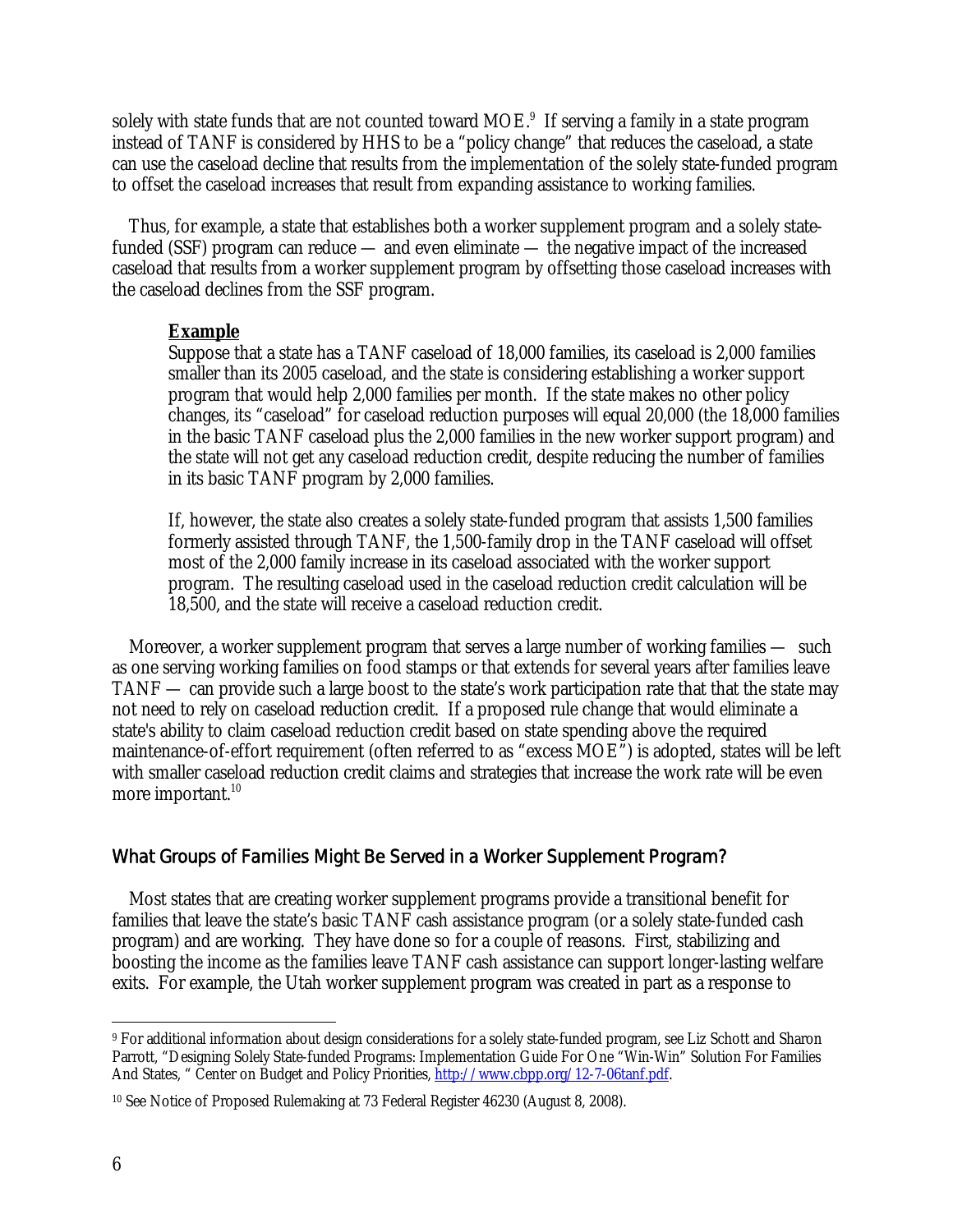disappointing research findings that a large share of families that leave the Utah TANF cash assistance program for work were returning to the program within three months of their exit. The state wanted to target assistance to families in that difficult transition period.<sup>11</sup> Second, former TANF recipients are already known to the state agency and the state often already has information (and verification) of their employment status. And, finally, targeting former recipients is less expensive than providing a benefit to a broader group of low-income working families.

A number of states are serving some families in cash assistance programs funded with neither TANF nor MOE dollars, including two-parent families, families with barriers to employment, and students in college.<sup>12</sup> A state serving families in a solely-state funded program will want to be sure that the worker supplement program serves families leaving the SSF for employment as well as families leaving the regular TANF program. For example, Vermont and Minnesota's new worker supplement programs will include families leaving the solely state-funded program as well as those leaving the TANF-funded program.<sup>13</sup>

However, states may want to consider targeting this benefit at a *broader* group of low-income working families without regard to their recent receipt of TANF. This could include families receiving food stamps or subsidized child care — families that also are known to the state human service agencies and whose income and employment status either is already known or easily obtained. Vermont law (not-yet-implemented) provides for a worker supplement benefit both to families that leave the state's basic cash assistance program and to employed families with children that are receiving food stamps.14 Massachusetts provides a supplemental assistance benefit to working families receiving food stamps and several other states are considering this approach as well. Reaching a broader group has advantages. It could allow a state to add in a larger group of working families to its work participation rate calculation than if it simply served former TANF recipients, providing a greater boost to the state's TANF work participation rate. Providing the benefit without regard to recent TANF receipt eliminates inequities that otherwise could result from treating families with identical current earnings differently. And, finally, a broader program could help additional families make ends meet, an important goal in itself.

A state that chooses to target families leaving the state's basic TANF assistance program should be sure to also include families that have participated in any state "front-end" programs — programs in place in some states that provide TANF- or MOE-funded benefits to families for a brief period before they begin to receive ongoing TANF cash assistance.<sup>15</sup> A state would want to ensure that

-

<sup>11</sup> Norma Harris and Mary Beth Vogel-Ferguson, "Building a Foundation for Success: What Does It Take?" Social Research Institute, University of Utah, October 2005.

<sup>12</sup> For additional information about design considerations for a solely state-funded program, see Liz Schott and Sharon Parrott, "Designing Solely State-funded Programs: Implementation Guide For One "Win-Win" Solution For Families And States, " Center on Budget and Policy Priorities, http://www.cbpp.org/12-7-06tanf.pdf.

<sup>&</sup>lt;sup>13</sup> For ease of language, references to families leaving TANF in this paper may also include those groups of families leaving a solely state-funded program. In some states, it is clear that the worker supplement program will include the families leaving a solely state-funded program. In other states, these design issues have not yet been addressed.

<sup>&</sup>lt;sup>14</sup> The Vermont law also provides worker supplement benefits to employed families not receiving food stamps in which the parent is under 21 and would receive food stamps but for residing with his or her parents.

<sup>15</sup> A number of states have implemented up-front programs that provide several months of benefits to families before they enter ongoing TANF programs; states had designed these program to provide "non-assistance" benefits to some new recipients for a period before they were included in the work rate. Under a recent HHS Program Instruction on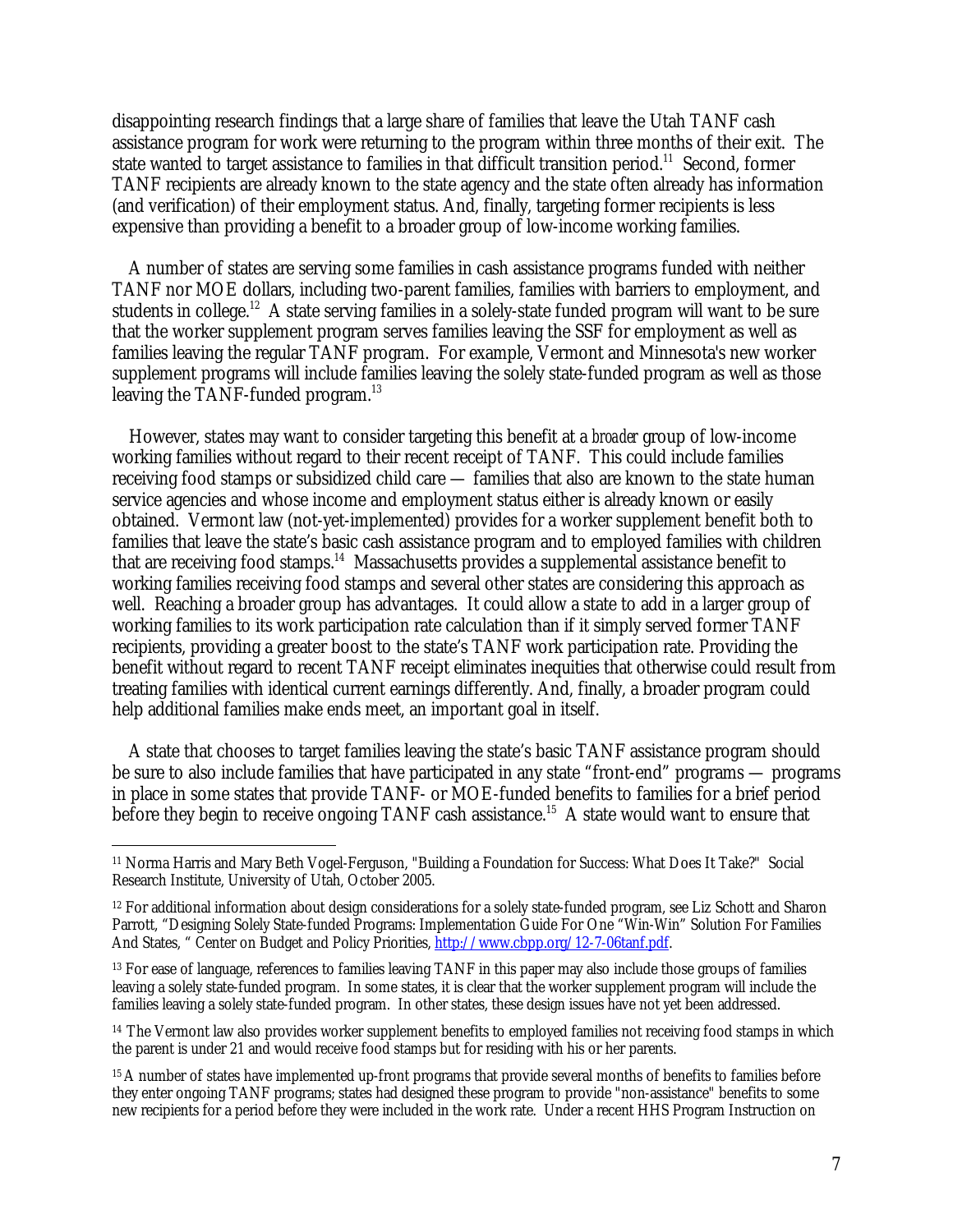families that participate in the up-front program and become quickly employed — one of the goals of the up-front program — do not lose access to this worker supplement benefit, particularly because caseworkers could use the worker supplement program to provide a further incentive to families to secure employment whenever possible. Moreover, by providing these families with the workers supplement benefit, the state can further increase its work participation rate and get credit for helping these families transition to employment. Both Minnesota and Vermont plan to extend their worker supplement program to families that participate in their front-end program and then find jobs and do not become ongoing TANF recipients. For the same reasons, a state should also consider including families that receive an up-front lump-sum payment, sometimes referred to as a lump sum diversion payment, and quickly become employed in the post-TANF worker supplement program. (Over half of the states provide some type of lump sum diversion benefit option to TANF applicants.). Washington State recently revised its worker supplement program to include lump sum diversion recipients.

#### Should an Income Test Be Imposed?

States need to consider whether to impose an upper income limit on families participating in the worker supplement program. Such an income limit can be imposed at the point of initial eligibility or at the time when the family is reviewed for ongoing eligibility. For example, New Mexico, Oregon and Nebraska impose an income eligibility limit. (See Appendix.) Arkansas imposes one income limit on new applicants — families must have incomes below the poverty line to enter the program — but then allows families to continue receiving assistance as long as their incomes remain below 150 percent of the poverty line. A number of other states do not impose any income limit.

On the one hand, imposing an income limit targets the benefits to those families most in need. On the other hand, the benefits in these states are already targeted to families likely to have low incomes — families leaving basic cash assistance programs or families receiving another meanstested benefit such as food stamps — and imposing an income limit may simply make the program more complicated to administer. Particularly when benefits are for a short period of time — for example, six months — adding an income test may not be worth the trade-off of added complexity. A state providing a benefit for a longer period — for example, 24 months — may want to ensure periodically that families have incomes below a certain threshold. (A state taking this approach could check family income at six-month intervals when it confirms continued employment and, often, review certain elements of food stamp eligibility.)

TANF Diversion Programs, (TANF ACF-PI-2008-05, issued Mary 22, 2008), some of these benefits may be considered "assistance" effective October 1, 2008. To the extent that states continue to operate "front-end" programs — and whether or not the benefits provided are considered "assistance — the issue of whether families leaving the "front-end" program can receive a worker supplement benefit is an important issue for a state to consider.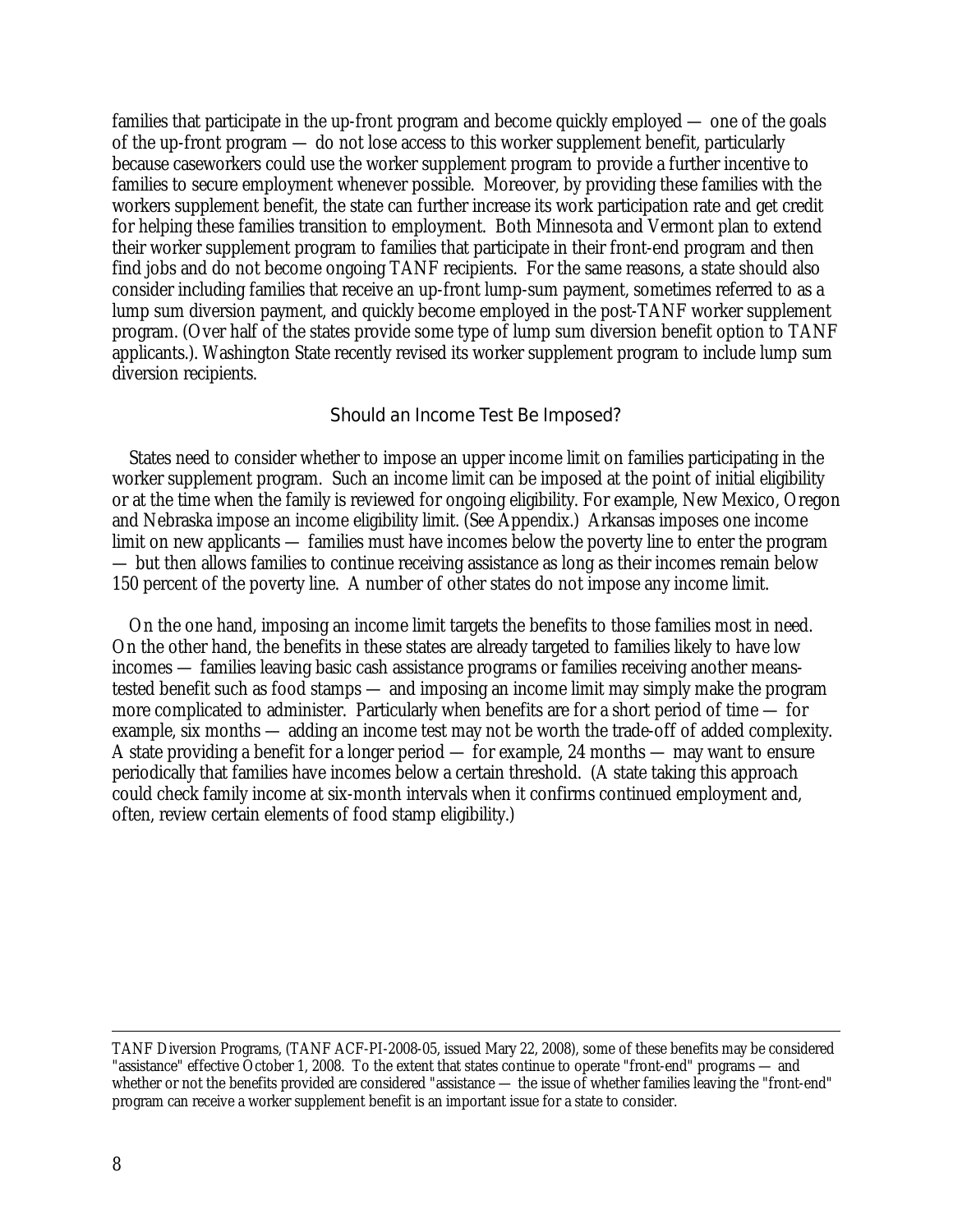#### Other Approaches to Using TANF or MOE Funds to Supplement Family Earnings

This report focuses on one particular approach to providing income support to working families: using TANF or MOE funds to provide monthly "assistance" payments to working families outside of a state's basic TANF cash assistance program. There are other ways a state could provide supports to working families and some of these also can aid a state in meeting TANF work participation rates.

*Increase earnings disregards within the TANF program.* Nearly all states have increased their TANF earnings disregards from the very limited disregards that were in place in the former AFDC program. Nevertheless, families in many states become ineligible for TANF income assistance when their earnings are still well below the poverty line. By increasing their earned income disregards, states can provide lowincome working families with greater assistance — and a more powerful work incentive. A higher disregard also will enable families that get jobs to remain eligible for TANF assistance (and thus "countable" in the state's work rate) for a longer period of time. Since the passage of the DRA, a number of states have further increased TANF earnings disregards. For example, Michigan's new earnings disregard policy, when fully implemented, will disregard two-thirds of earnings. New Jersey recently enacted a 75 percent disregard for six months for families working 20 hours per week (or fewer, if disability prevents a person from working 20 hours.) Alabama and North Carolina both decided to extend the period of time for which 100 percent of earnings are disregarded from three to six months. (Some states with particularly low benefits, disregard all earnings for a period of time since counting even a small amount of earnings will generally result in ineligibility.) Iowa, Nevada, Tennessee, and Vermont also have recently increased their earnings disregard.

*Periodic bonus payments to employed TANF leavers.* Some states provide lump-sum or periodic incentive or bonus payments to help families that have left TANF for work to remain employed. Under this bonus approach, when a family finds a job and leaves TANF, it receives a bonus that helps the family make ends meet and provides an incentive for the family to continue working. Since parents are most likely to lose their jobs in the first few months after leaving TANF, providing additional financial support during this crucial period may help prevent families from quickly returning to the TANF caseload. Generally, periodic nonrecurring bonus payments funded with TANF or MOE dollars will be considered "nonassistance," even if more than one payment is received in a year. Thus, TANF time limits and child support requirements are not triggered, and families are not included in the calculation of a state's TANF work rate.

*Non-assistance work support payments.* A state can also provide ongoing supports to employed families for example, families that have left the TANF caseload — that, while funded with TANF or MOE dollars, are not considered "assistance." Because transportation and other work supports for families that are employed are not considered assistance under the federal TANF rules, a state could provide a payment designed as a work support on a monthly basis and not trigger TANF time limit or child support provisions. Of course, neither would a state with such a program get credit in its work participation rate for serving these working families. New Jersey, Hawaii, Georgia and Kentucky each have some type of TANF-funded non-assistance worker support payment, although take-up rates in these programs generally have been low.

*State Earned Income Tax Credit.* Some 24 states provide a state EITC with 21 of these providing a refundable credit under which a payment is made to the family. Refundable state EITC expenditures are a permissible use of TANF or MOE funds and are considered "non-assistance." In 2006, 10 states funded some portion of their refundable EITCs with TANF or MOE funds.

If a state does choose to set an income limit, it should be high enough to serve low-income working families who are working full-time at wages that, while low, are somewhat above minimum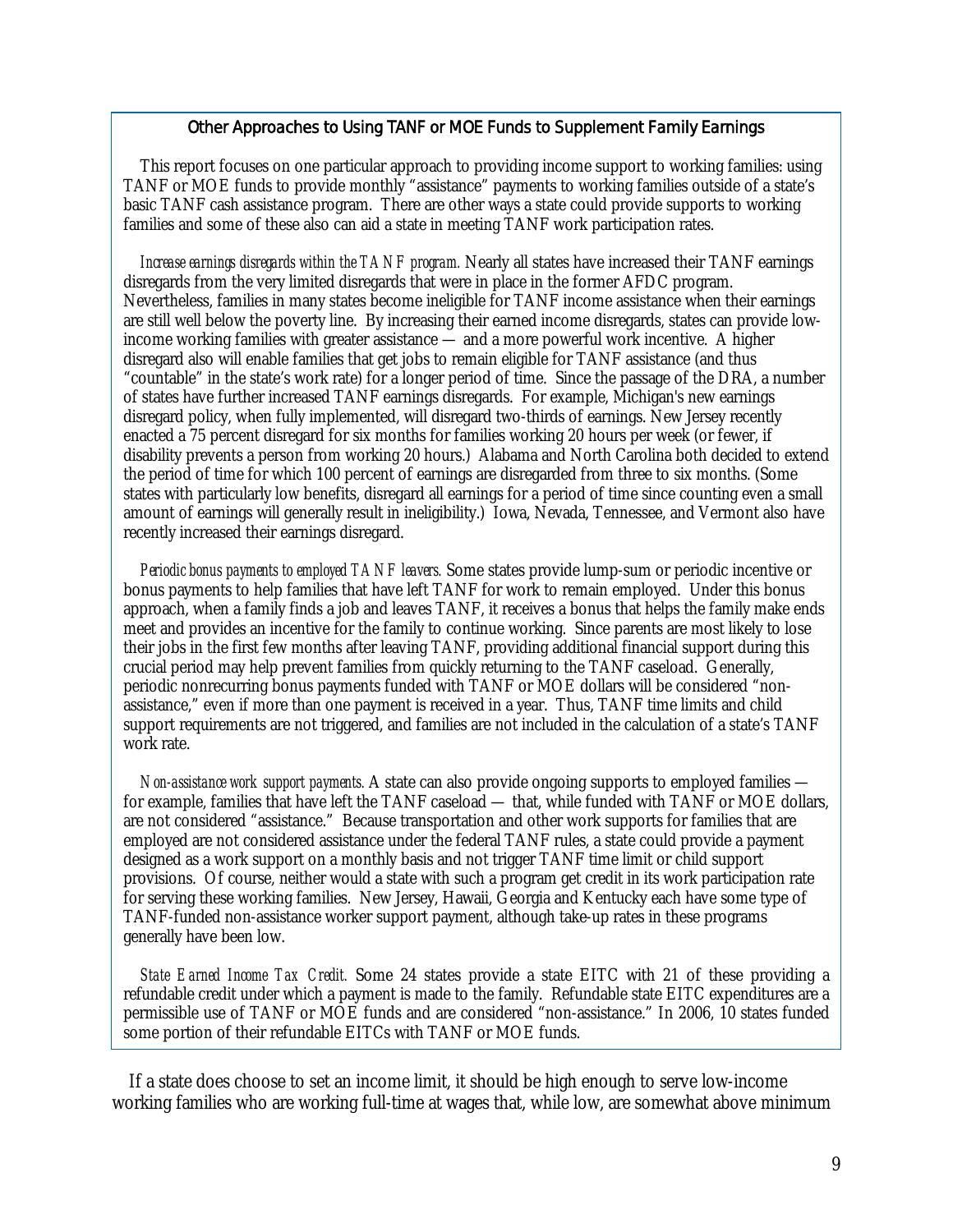wage. Arkansas found that its income limit of 100 percent of the federal poverty line was a major reason for denying or closing Work Pays benefits, and that it is denying a substantial share (nearly half) of all applications. (Because of this, Arkansas revised its law and raised the income limit for Work Pays *recipients* to 150 percent of the federal poverty line though families must still have income below the poverty line to qualify for the program initially).

To avoid this experience, a state choosing to set an income limit would be well-advised to set a somewhat higher limit such as twice the poverty line. A state may also want to set a higher income limit for those already enrolled in the program so that they do not lose benefits when they work additional hours or their earnings increase in a month. While a large share of former TANF recipients have incomes below the poverty line over the course of the year, these families' annual incomes are often affected by months of joblessness or under-employment. In the months when they are working 30 hours, many families have incomes in that month that are somewhat above the poverty line

#### What Amount of Work Will Be Required of Participants?

Most states set a required number of hours that an individual must be working to qualify for the worker supplement benefit. (See Appendix for more details.) New Mexico, Utah, Washington State and Virginia, for example, require 30 hours per week of employment. Some states, such as Massachusetts, require an amount of work sufficient to count as meeting the federal work participation requirements. Because one goal is to help boost the state's TANF work participation rate, states may want to target the benefit toward families that are working sufficient hours to count as participating in employment.<sup>16</sup> At the same time, a state may not want to preclude families working fewer hours from receiving this benefit; these families are likely to have lower total earnings and be in great need of the supplemental income.

Since many families can meet the federal work participation rates with 20 hours a week of employment — those that are single-parent families with a child under age six — states that require 30 hours of employment as an eligibility criteria for a worker supplement are excluding families that could help them meet the work rate, that are engaged in substantial work activity, and that could benefit from additional income support.

#### Additional Eligibility Criteria

Beyond these basic issues, states may not want to add other eligibility requirements to their worker supplement programs. Adding additional eligibility factors could increase complexity of administration and lessen the take up of the benefit by working families. For example, New Mexico's legislation requires that a family have received TANF for at least three months including at least one of the prior three months — in order to qualify. Arkansas requires three

-

<sup>&</sup>lt;sup>16</sup> Single-parent families generally must participate for 30 hours per week to count toward the work rate except that those with a child under age six count with 20 hours of participation. States that require 30 hours of work for all families will not pick up those families who could count towards the work participation rate with 20 hours of employment. To count toward meeting the two-parent rate, a family not receiving federally-funded child care must participate for 35 hours a week and a family receiving federally-funded child care must participate for 55 hours a week.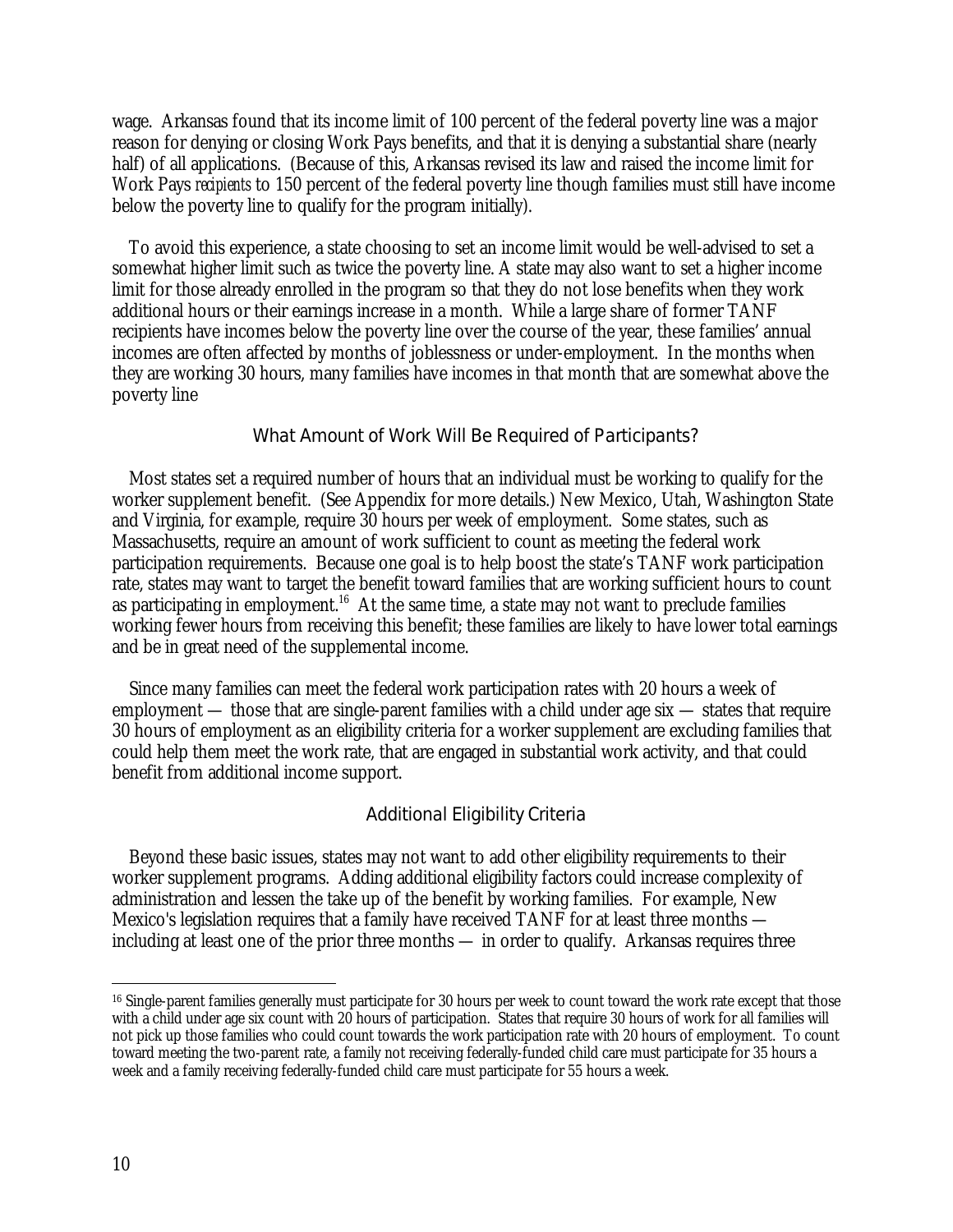months of past TANF receipt and application for the supplement within six months of TANF closure. Such requirements mean that families that become employed quickly after TANF benefits are approved or families that received only a lump-sum diversion benefit — something that a state might otherwise want to promote — are ineligible for the worker supplement program. Such requirements also make it more complicated to determine eligibility for the program and muddles the "work pays" message for new TANF recipients.

## What Benefits or Services Will a State Provide?

The hallmark of a worker supplement program is to provide cash or cash-like assistance that can help a family make ends meet. The central design issues here are the amount of the monthly benefit, the duration of the benefit and how the benefit is delivered. While the amount of funding that the state has decided to invest in the program will be the key factor in determining benefit amount and duration of benefit, the state should consider its policy goals in making these choices. In addition, a program of this type can also be a vehicle for providing services to assist a family to remain employed and to advance in the workforce, through increased hours or earnings or moving to a better job.

#### What Level of Benefits Will be Provided?

States should strongly consider setting a benefit at a level that actually helps a family meet basic needs, supplements earnings, and — for families leaving TANF — eases the transition from welfare to work. While a nominal benefit can be considered "assistance," a program providing very low benefits may appear to be designed solely to boost participation rates without actually improving outcomes for families.

The states that have implemented worker supplement assistance programs run the gamut in the benefit amount, ranging from \$10 a month in Michigan to the full monthly TANF benefit (e.g. \$474 for a family of three) in Utah. Several states provide a substantial monthly benefit; for example, New Mexico and North Dakota provide \$200 per month, Oregon provides a monthly payment of \$150 and Arkansas provides one of \$204. (See Appendix for more details.)

All of the implemented programs and pending proposals would provide a standard benefit amount; when a family qualifies for the program, it receives a standard amount which is not reduced based on a family's earnings or other income. Since the benefit supplements earnings, this approach makes sense and makes it easier for the agency to administer. It likely will be easier for a caseworker to explain — and easier for families to understand — a program in which families that work sufficient hours to qualify for the program receive a standard benefit. Most states provide the same flat benefit amount for all family sizes, while Utah and Nebraska relate the size of the benefit to the amount of the TANF grant which varies by family size (but, like others, these states do not vary the benefit amount based on income).

A state also might want to consider providing different benefit amounts for different months either stepping down the benefit over time or boosting the benefit to provide an additional bonus when certain milestones are met.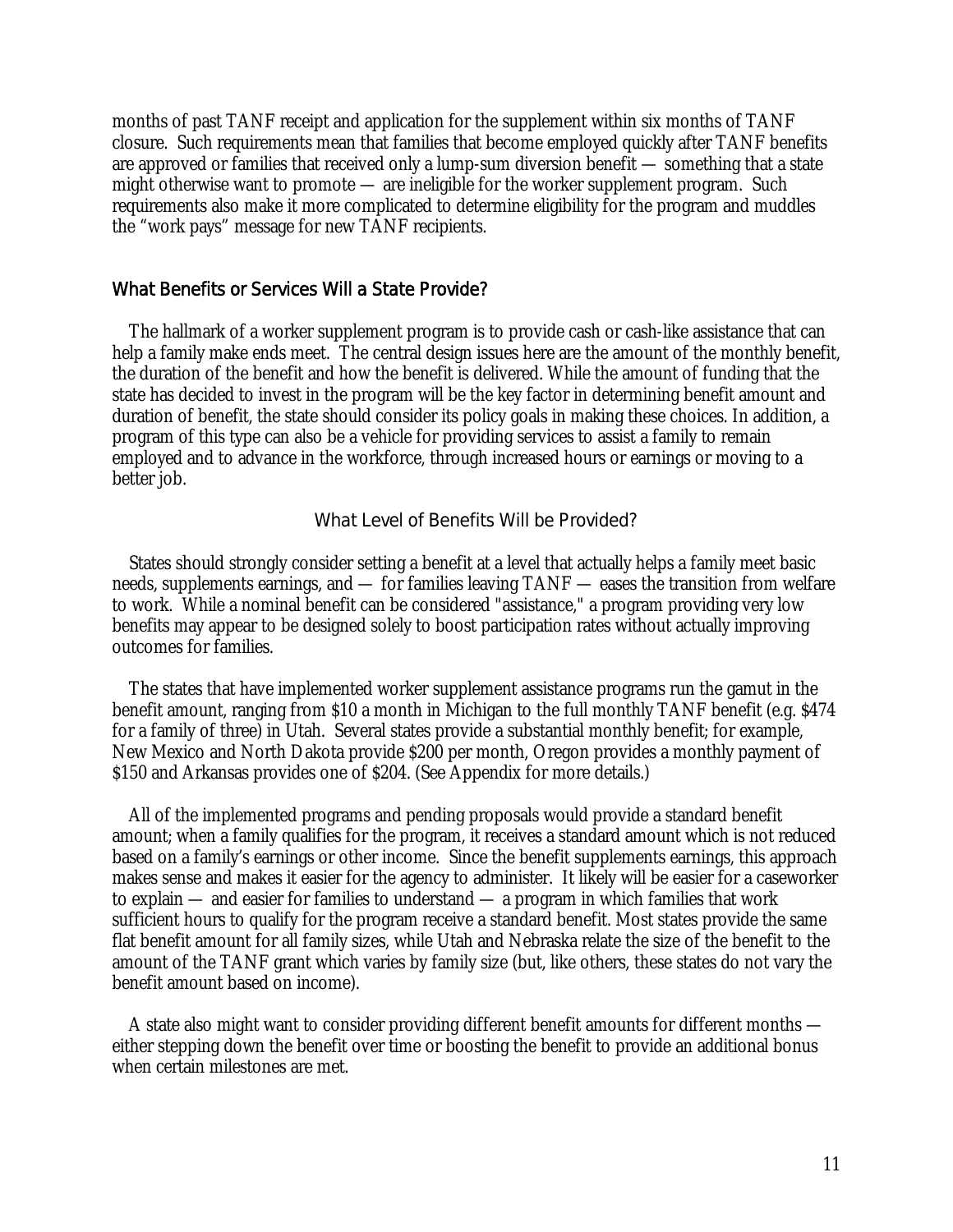- *Decreasing benefits over time:* Utah provides an amount equal to a full TANF grant for the first two months, and 50 percent of the grant amount for the third month. The new Maine program will provide \$100 for the first 12 months, followed by \$75 for another 12 months, followed by \$50 for a final 12 months. Similarly, the Vermont law provides a higher benefit (\$100 a month) for the first six-month period and a reduced benefit (\$50 a month) for the second six-month period.
- *Periodic additional bonus payments:* Arkansas provides additional bonuses when job retention targets are met. Clients receive a \$400 bonus after meeting the federal work participation requirements for three consecutive months and a \$600 bonus after an additional six consecutive months of meeting the work participation federal requirements. Arkansas also provides a Work Pays exit bonus of \$1,200 when income exceeds the federal poverty level. Washington State provides periodic additional bonus payments tied to actions by the employed individual — including participating in a Career Services assessment and an employment planning interview.

Unfortunately, there is not sufficient research evidence to know which of these approaches increasing or decreasing the benefit over time — is better; both have a foundation in the experiences of low-income working families. By decreasing benefits over time, the program provides a transition from receipt of cash assistance to non-receipt and recognizes that many families face financial difficulties in the first couple of months of employment when they may need to purchase uniforms or other clothing, buy necessary equipment, pay for child care up-front, and begin to pay new transportation costs. States that provide bonuses are trying to promote certain outcomes — such as retaining employment or, under the Washington State approach, participating in advancement planning.

## How Long Will Families Qualify for Assistance?

Most states are likely to provide the worker supplement for a limited duration, although a state could provide the supplement until the earnings exceed a certain income level without any durational limit. Research suggests that when income supplements are ended by a time limit, the impacts on family income are time-limited as well — that is, when income supplements end, families do not make up the difference with increased earnings to fill in for the loss of benefits and, thus, incomes fall.17 Moreover, by providing benefits for a longer period of time, the state will be able to count the family as participating in the work rate for more months.

One approach is to provide a worker supplement benefit to a broad set of employed low-income families — such as those receiving food stamps — and then continue those benefits for as long as the family qualifies for the assistance in the other program (in this example, food stamps). Both Massachusetts and Vermont take this approach. These programs are not of limited duration.

State worker supplement programs that are of limited duration range from 3 months (Utah) to 36 months (Maine) in duration. (See Appendix for more details.) While the duration of benefits will largely relate to how much the state has committed to spend, as with the monthly benefit amount, policy considerations should help shape these choices. Utah decided to provide a richer benefit for a shorter period of time to focus resources heavily on the period immediately following exit from

<sup>-</sup>17 Michalopoulos.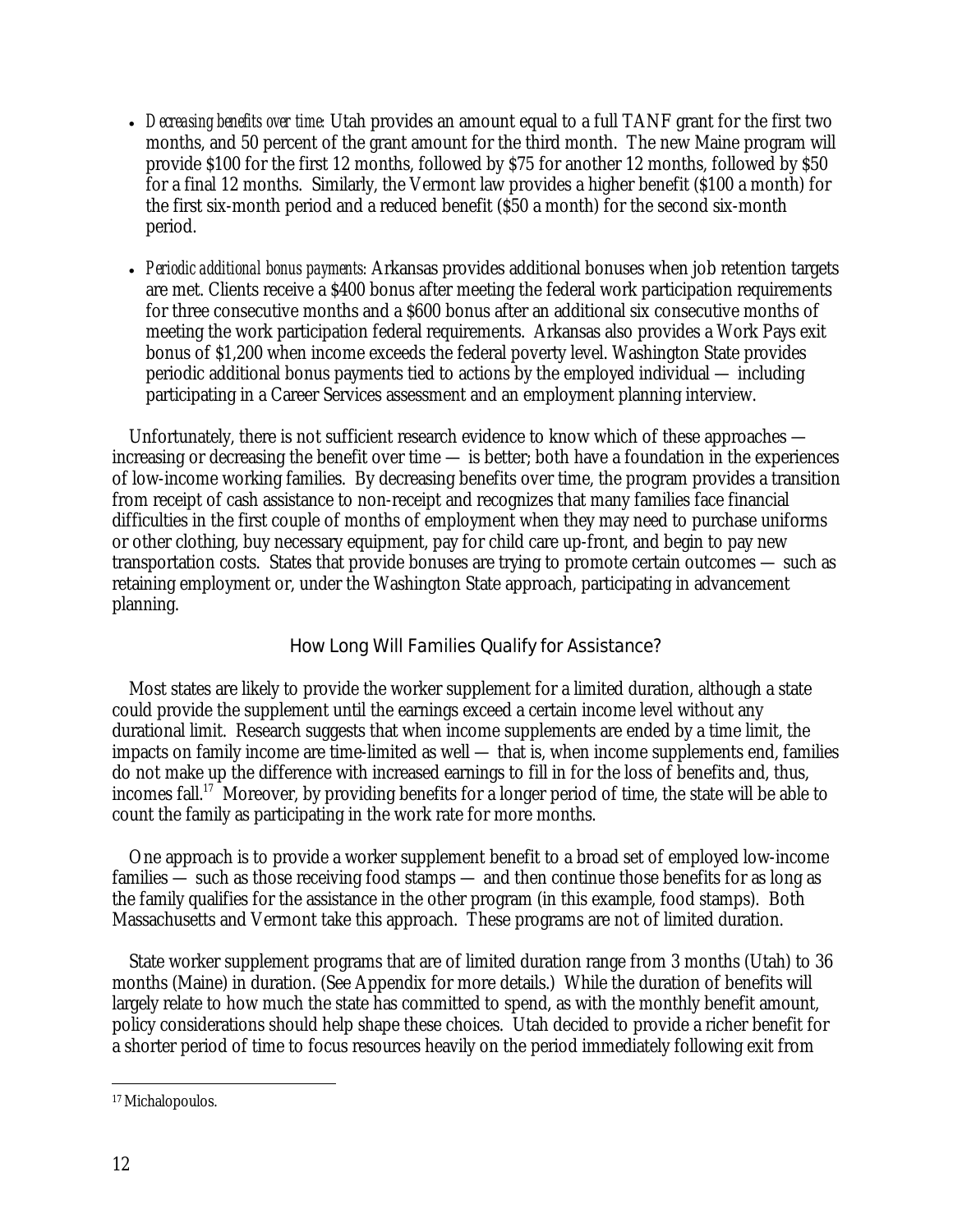TANF. Arkansas, however, also provides a substantial benefit — it is the same amount of the TANF grant for a family of three — while continuing to provide the benefit for 24 months as long as the family remains employed and poor. New Mexico provides \$200 for up to 18 months. Maine's new program will provide a stepped down benefit over a 36-month period.

States also need to consider what is meant by the durational period. Does it represent the maximum number of months for which a family can receive a payment or does it represent the period of time in which benefits are available, even if a family does not receive a payment in every month? Under the Washington State approach, the worker supplement benefit is only available for a six-consecutive-month period after the family's basic TANF grant closes; it also requires that a family enroll within two months after leaving TANF. A family that does not enroll until the second month after TANF closure, would not receive six months of payments because by not applying immediately, the family is forced to forgo the first month of benefits. Arkansas, on the other hand, provides up to 24 months of Work Pays benefits (as long as the family is otherwise eligible) even if the family does not apply immediately after leaving TANF. (Arkansas requires that family apply for Work Pays within six months after leaving TANF, but a family that does not apply until the fifth month, for example, could still receive benefits 24 months of benefits.)

Setting a short fixed-window for this benefit will decrease take-up rates. Some families may not provide the state enough information about its earnings or hours worked for the state to immediately place the family in the worker supplement program. However, many of these families will provide that detailed information at the next food stamp recertification (or when the semiannual report is due). States can maximize participation in the program by encouraging families to provide the needed information when their case closes and, if that does not happen, determining eligibility when the family next provides information to the agency for food stamp (or Medicaid or child care) purposes.

#### In What Form Can Benefits Be Provided?

Two issues arise here: what is the nature of the benefit and, literally, how is it provided. In order to qualify as "assistance" under the federal TANF rules the benefit needs to be something that can meet a family's basic needs for items such as shelter, food or clothing. (The rules specify that child care or transportation help for families that are employed are *not* considered assistance.)

The benefit need not necessarily be in the form of a cash payment; it can be in the form of a voucher or other form of payment. States that already provide TANF cash assistance through an Electronic Benefit Transfer system might want to continue to provide a transitional benefit thought EBT. Michigan, Utah, and Arkansas take this EBT approach, while Virginia issues a check. Washington State, which issues TANF cash assistance from the state human services agency through EBT, issues a check because the worker supplement benefits are provided through a different agency, the state's employment agency.

Cash assistance provided to families will generally count as unearned income in the Food Stamp Program and, thus, result in a reduction in food stamp benefits. (See additional discussion and exceptions at p. 20-21.) If states do not want the benefit to reduce families' food stamps, they should consider providing some type of benefit that would not count as income for food stamps, such as *food assistance*. Massachusetts, Maine, and Vermont take this approach. Under federal rules,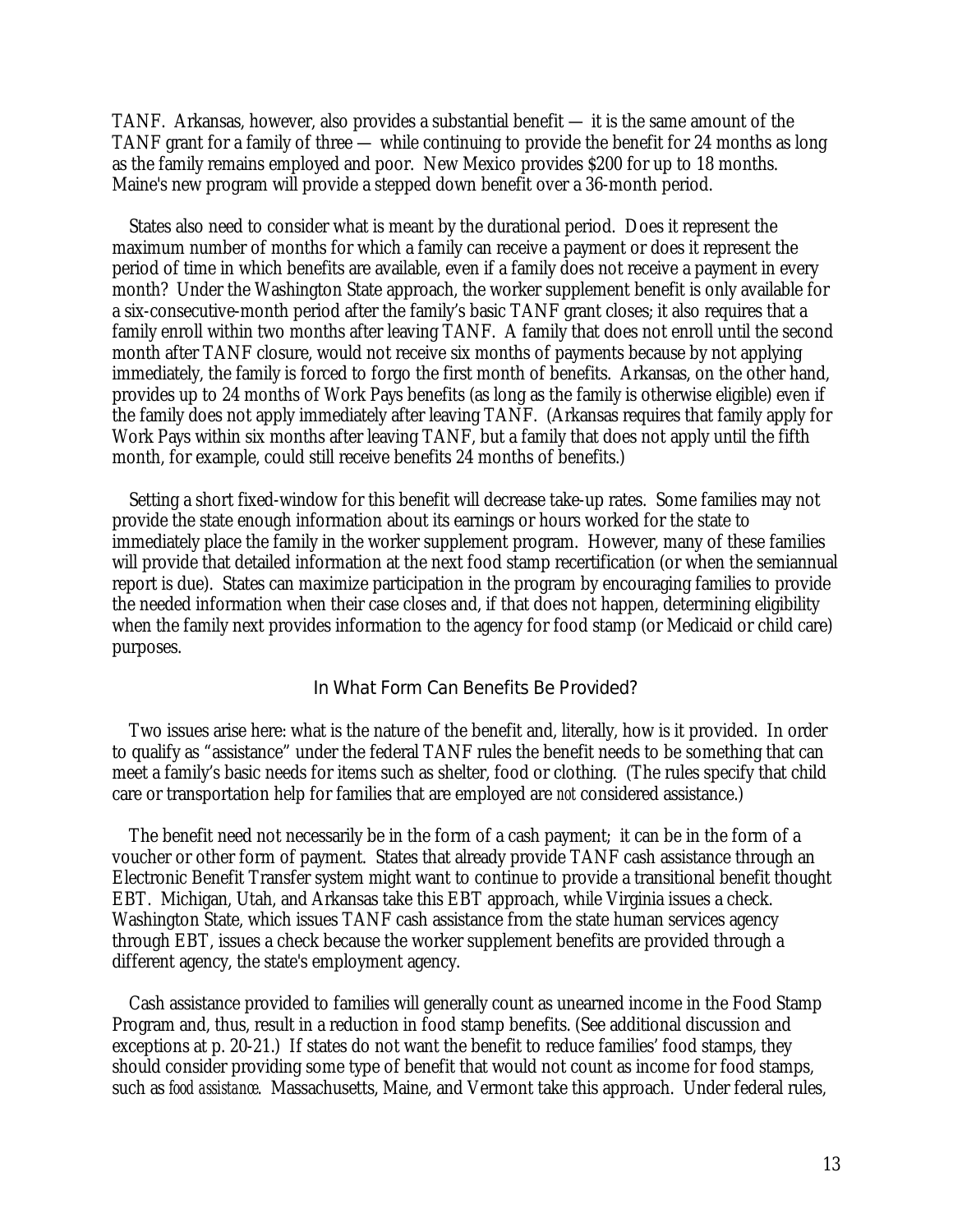in-kind benefits such as food assistance are not considered income when determining federal food stamp benefits and, thus, if the benefit is provided as food assistance it would not result in a reduction in federally-funded food stamp benefits. Since working families typically receive far less in food stamp benefits than they spend on food in a month, the family can put the additional statefunded nutritional assistance to good use. A worker supplement food assistance benefit could be added to a family's EBT card and only be used for the types of food purchases that food stamps can buy.

Finally, in addition to providing income assistance, a worker supplement can serve as a vehicle to other services to aid the family in retaining continued employment and advancing in the workforce. Case management or other support services could also be provided to these families. Arkansas, for example, provides case management services during the 24-month Work Pays period and for up to 12 months after a family leaves Work Pays due to its income exceeding the eligibility limit. Washington provides worker supplement payments as part of employment retention and wage advancement services. Michigan considers these families categorically eligible for child care, providing them the same child care guarantees as those families on the regular TANF caseload.<sup>18</sup>

## Will the State Use TANF or MOE to Finance the Program?

For the families in a worker supplement program to count toward the state's work participation rate, the families must be receiving "assistance" that is funded with either federal TANF funds or state funds that are counted toward a state's maintenance-of-effort requirement. Important consequences follow, however, from which funding source — TANF or MOE — a state uses and how those funds are structured. If a state wants to count families in the work participation rates but does not want federal time limit and child support requirements to apply to the families, the best design approach is to provide this benefit with MOE funds through a program that is separate from the state's TANF-funded program. A number of states follow this model including Virginia, Washington State, and Oregon; Maine and Missouri's new programs will also take this approach.

#### Federal and State Time Limits

The federal 60-month time limit applies to assistance (to a family that includes an adult) provided with federal TANF funds, except that a state can provide assistance beyond 60 months to up to 20 percent of the caseload. States also can set their own state time limits, and can decide when its state time limits do not apply to groups of families. A state can choose not to run its state time limit on families in the worker supplement program, even if it uses federal TANF funds to provide assistance. The federal time limit will run, however, on a family that receives TANF-funded worker supplement assistance. The federal 60-month time limit is not triggered by receipt of MOE-funded

<sup>-</sup>18 In Michigan, families receiving TANF (FIP) or the worker supplement (Extended FIP) are categorically eligible for child care and receive a full subsidy. After a family leaves extended FIP, it then can qualify for a transitional child care period for **only** the first 6 consecutive biweekly pay periods following the last month of TANF or Extended FIP receipt. Because Michigan does not start the transitional period until the family leaves the Extended FIP program, it thus delays the point at which the family loses the guarantee of a full child care subsidy. The result is that worker supplement program provides a guaranteed and higher-value child care subsidy in addition to the \$10 monthly payments for a period of six months. See discussion on childcare interactions at p. 21-22.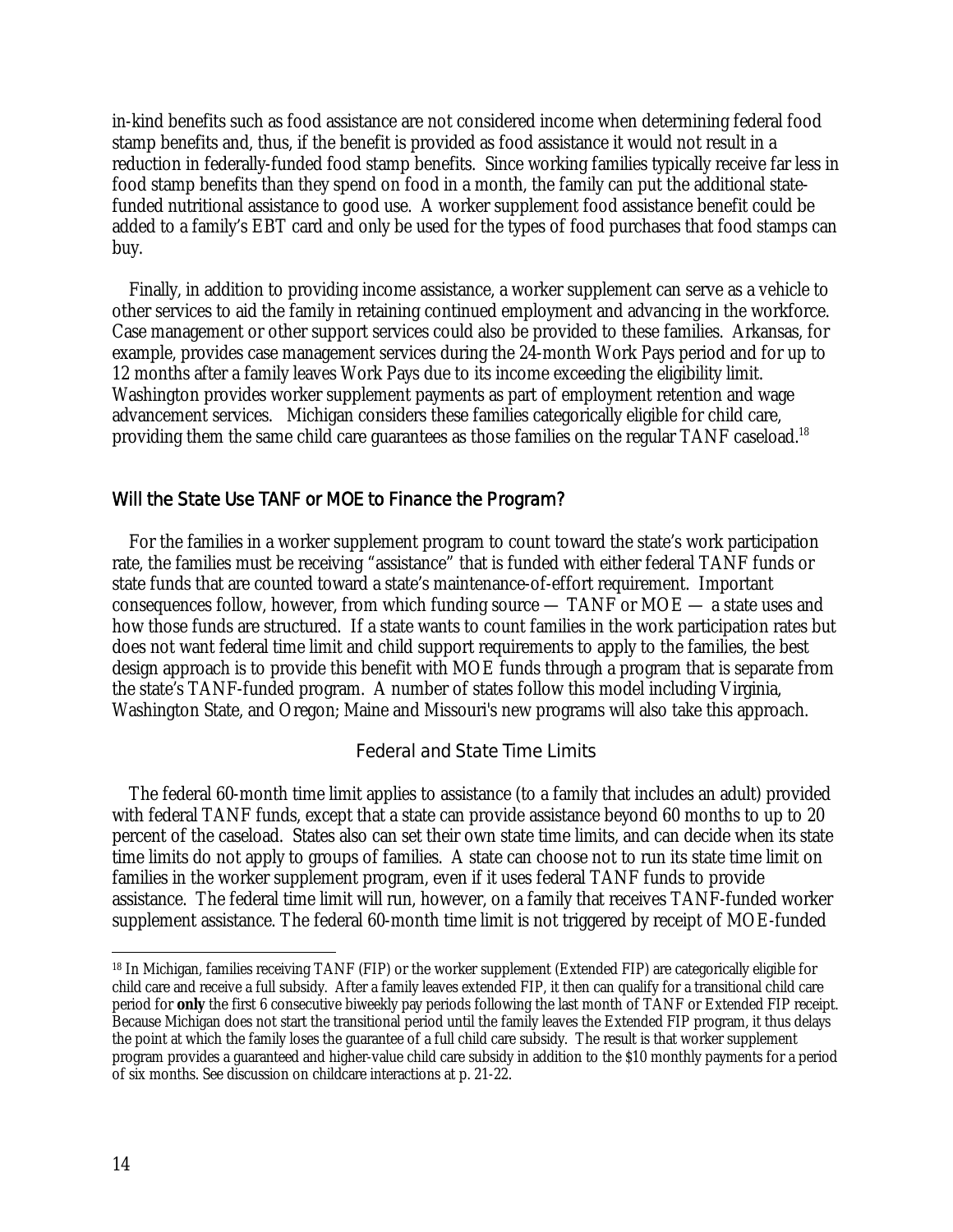assistance, whether it is within a wholly MOE-funded program or in a program that is funded with both TANF and MOE funds.

Most states do not count months in which families receive assistance through the worker supplement program against their *state* TANF time limit on receipt of assistance. Running time limits on working families receiving supplemental benefits can leave some families without months of eligibility later when they may need assistance because a parent has lost a job.

 In some states, however, months in which a family receives assistance through the worker supplement program do count against the families' 60-month time limit on federally-funded benefits. (See Appendix for more details.) Arkansas uses federal TANF funds to finance their Work Pays program and, thus, the months in which families receive Work Pays benefits count against the federal 60-month time limit. Arkansas does not count such months against the state's 24-month time limit on TANF cash assistance. Michigan also uses federal TANF funds and, thus, the federal time limit applies, but the state does run its state 48-month time limit on families that are participating in work for the required amount of hours. New Mexico also uses TANF funds for some families — those that have not reached 30 months of receipt of TANF assistance — and for these families the federal time clock will run for months.

In a number of other states — for example, Oregon, Washington, Utah and Virginia — months in which a family receives assistance through the worker supplement programs do not count against the federal time limit because these states use state MOE funds (rather than federal TANF funds) to finance the benefit.

Even if state time limits do not run, using federal TANF funds — and thus running federal time limits — could leave families ineligible for any aid should they move to another state. Moreover, if a state provides worker supplements to families that have received 60 months of TANF-funded assistance, deciding to extend the time limit for these families, the state could use up some of its space to serve up to 20 percent of the caseload beyond 60 months. States can avoid imposing state or federal TANF time limits on these families by using MOE rather than TANF funds to provide benefits.

#### Child Support Collections

Under federal law, if a family receives assistance in a TANF-funded program, then the state must pay the federal government a share of child support collected on behalf of the family *even if the family receives assistance that is funded entirely with state MOE funds.* Typically, states send the federal government a share of the collected support and then the state keeps most or all of the remaining support to offset the cost of providing assistance to the family.<sup>19</sup>

<sup>-</sup><sup>19</sup> This discussion addresses current monthly support payments; different rules apply to distribution and federal reimbursement of child support arrears. When the child support agency collects past-due child support for a former TANF family, the state must send a portion of those collections to the federal government (even if the family is also owed past-due support) *if* the child support was collected through the federal tax intercept mechanism. In October 2008, states will have a new option to adopt a "family-first" distribution rule for past-due support that is collected through the federal tax intercept mechanism. States electing this option, would only send the federal government a share of collected support (and retain the remaining portion) if the family was owed no past-due child support themselves. For more information about this new state option, see: "Child Support Provisions in the Deficit Reduction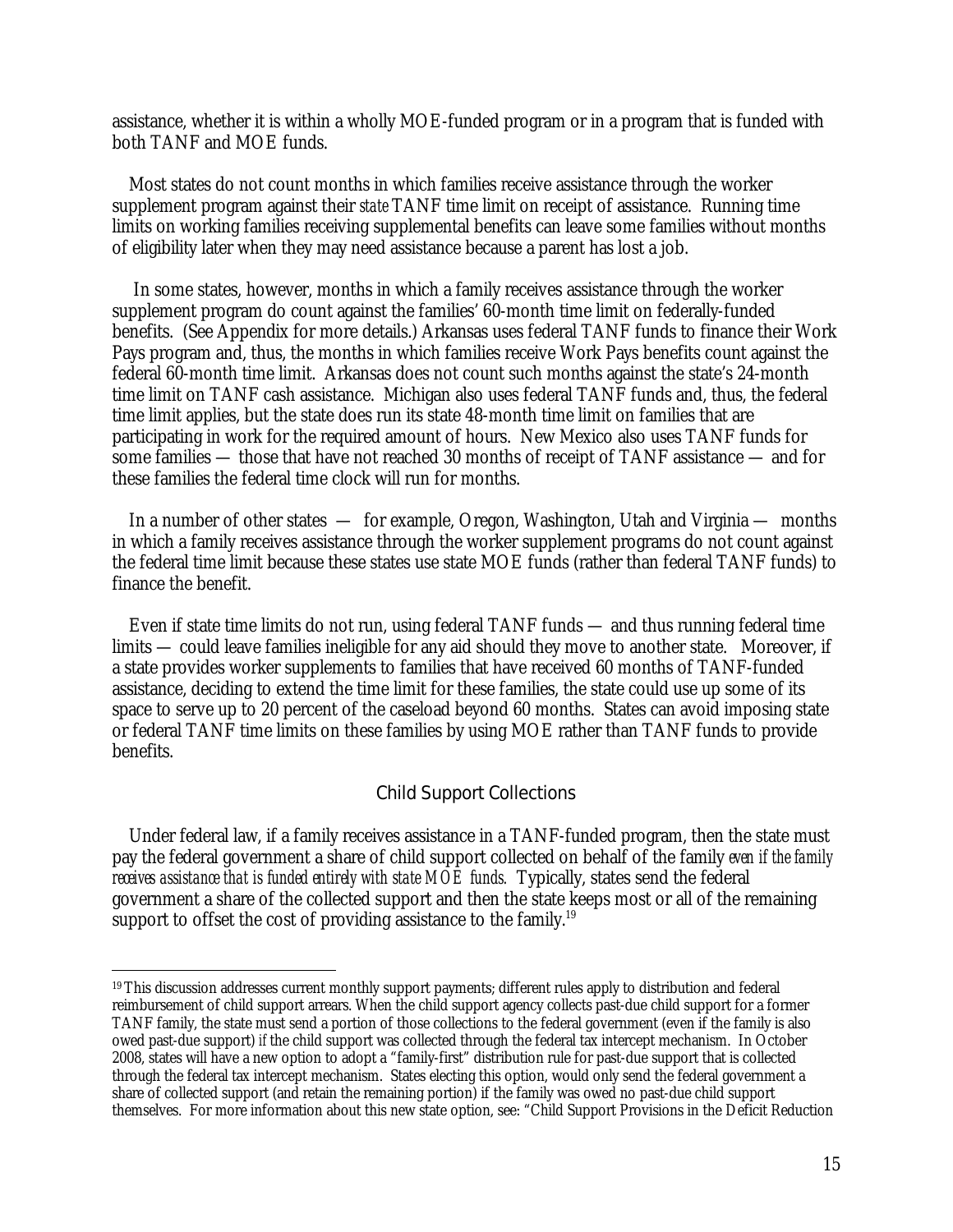If a state wants families in its worker supplement program to receive all of the child support collected on their behalf and does not want to send the federal government a share of collected support, then it should provide the worker supplement benefits through a program that receives *no TANF funds*, often referred to as an "MOE separate state program." Under federal law, child support payments collected on behalf of families that are not receiving assistance in a TANF-funded program must be distributed to the family; the state may not retain these payments and does not owe the federal government a share of them.20 *The structure of the funding matters here; for this result; the MOE funds should be in a program that is separate from the TANF-funded program.* Otherwise, MOEfunded worker supplements provided with MOE funds within a TANF-funded program — often referred to as "segregated" MOE funded assistance — would be treated the same as assistance funded with TANF for child support-related purposes; the state would owe the federal government a share of collections and could retain the collections in whole or in part.<sup>21</sup>

In a number of states — for example, Washington State, Oregon, and Virginia — the worker supplement program is structured as an MOE-funded separate state program and, thus, families receiving assistance through the program receive current support collected on their behalf by the child support agency. This ensures that the worker supplement program is providing an *additional* income source for families transitioning from welfare to work and is not being offset by child support retained by the state. As noted above, the state will not owe a share of child support collections for these families to the federal government.

States are free to count all, some, or none of the child support a family receives as income when determining eligibility and benefits for a worker supplement program. A state that has decided to provide a flat monthly benefit has already decided that it is not considering monthly income in setting the worker supplement benefit amount. A state can make more families eligible for the program — and add more working families to the state's work participation rate — by disregarding child support (and other) income. Finally, disregarding the distributed child support payments also

21 Beginning October 2008, states have a new option to pass-through and disregard child support collected on behalf of families receiving assistance under a TANF-funded program. Under this new federal option, the state would not have to send the federal government a share of the child support collected for such families as long as the amount collected in a month was less than \$100 per child or \$200 per family. If a state adopts this option, then it can pass-through and disregard this amount of child support in a TANF-funded worker supplement program. There would still be significant advantages to funding such a program with MOE-only funds, however. First, it removes an important source of complexity in the program — states would not have to track child support collections and administer the pass-through. Second, it ensures that all families that receive more child support in a particular month can still participate in the worker supplement program and the states can get credit in the work participation rate for the families with child support payments exceeding this disregard..

Act," by Vicki Turetsky, Center for Law and Social Policy, June 2006, http://www.clasp.org/publications/childsupport\_budgetsum\_updt\_0606.pdf.

<sup>20</sup> A recent HHS instruction confirmed these requirements and limits. "Questions and Responses on Coordination between TANF and Child Support Enforcement Programs since enactment of the Deficit Reduction Act of 2005," TANF-ACF-PI-2007-02/OCSE-AT-2007-02, May 18, 2007. The instruction noted that, when directed by the parent owed support, a state could disburse the child support to the non-TANF program (such as a separate state MOEfunded program). This disbursement procedure is not relevant in the case of a worker supplement program where the state's goal in using an MOE-funded separate state program would be to distribute the child support to the families rather than devise a way for the state to keep the payments.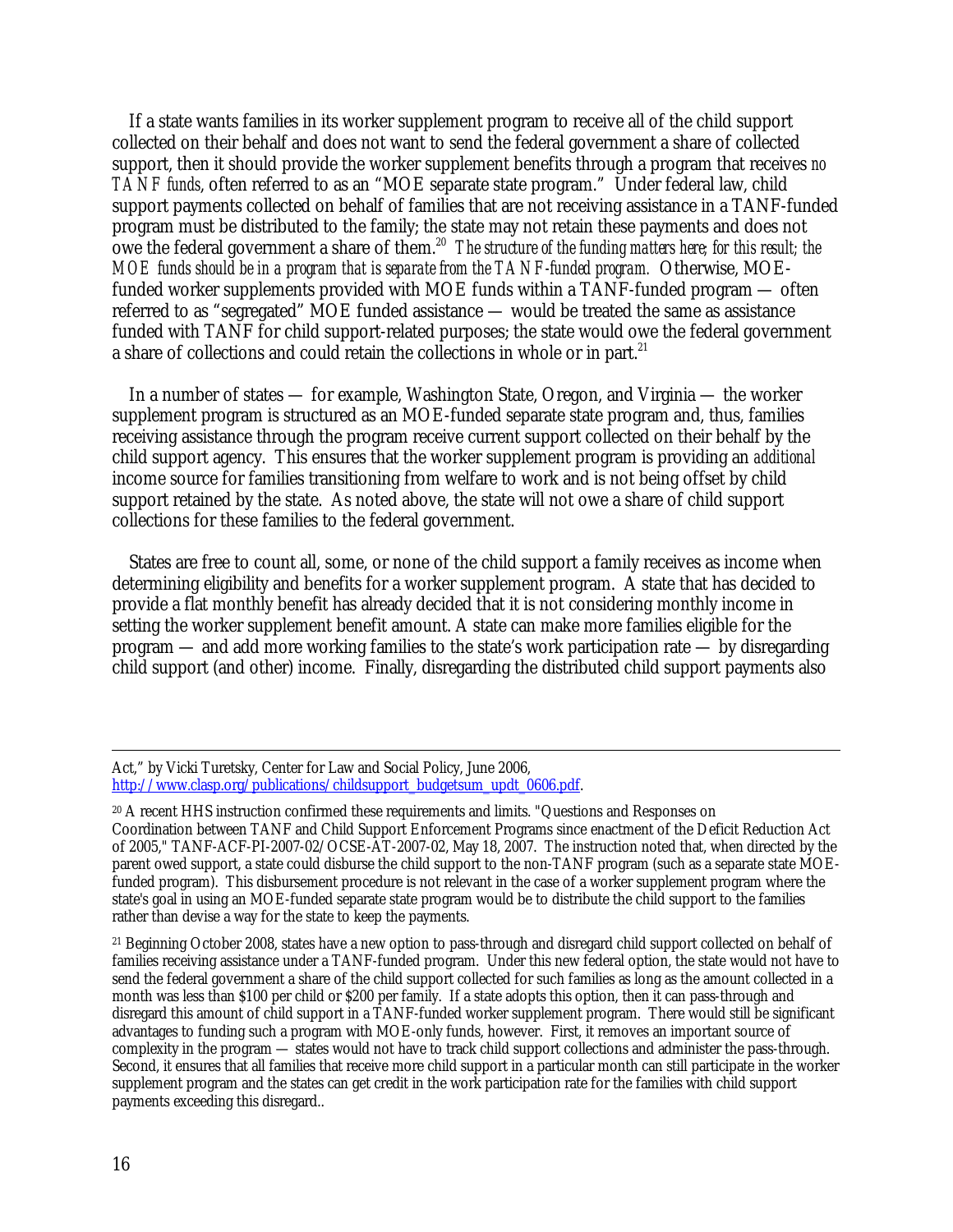would provide an incentive to non-custodial parents to work and pay child support, because that support would benefit their children.<sup>22</sup>

## Administering the Worker Supplement Benefit: Enrollment and Ongoing Eligibility

The best way to reach the target group of eligible families is to have an extremely easy enrollment process. While states need certain information to identify families eligible for the program, states will need a simple enrollment process if they want a high take-up rate among eligible families.

Under the federal TANF rules implementing the Deficit Reduction Act changes, states must verify hours of participation in work activities, but for those recipients who are working, the state can project hours of employment for up to six months based on initially verified information.<sup>23</sup> Thus, a state will want to confirm hours of employment at enrollment and, if the benefit is provided for more than six months, again at that time. Beyond that, states need not set up elaborate reporting requirements and should minimize access barriers to maximize take-up of the work supplement.

## Enrollment of Families

If a state is targeting employed families leaving ongoing cash TANF (or a solely state-funded program or front-end program), it can automatically enroll families in the transitional cash benefit without requiring any formal application. Utah and Virginia automatically enroll families in the worker supplement program when the TANF benefits are closed and the state has verified information about employment hours. Michigan automatically enrolls the family for the transitional cash benefit when the family's income includes earned income and exceeds the eligibility limit for ongoing TANF cash assistance. For example, when a TANF recipient reports and verifies earnings and hours of employment to the agency that results in the family exceeding the TANF income limits, the worker will have all of the information needed to directly transfer the family to the postemployment program. In contrast, Arkansas requires that families apply for the Work Pays program; it provides information about the program both when a client enters the TANF program and when the TANF case closes due to employment. Washington State requires the family to separately apply and to do so within two months after TANF closes.

To enroll families automatically, the agency will likely need to know information about the families' income (if it imposes an income limit in its program) and hours of work to identify whether the family meets the eligibility criteria the state has established. To count the family as employed for purposes of the state's work participation rate, the state will also need verification of hours of employment.

Because some families that find employment simply request that their TANF assistance case be closed, it is important for states to develop mechanisms for reaching out to families that leave

 $\overline{a}$ 22 For more information about the importance of child support to families see, "The Child Support Program: An Investment That Works," by Vicki Turetsky, Center for Law and Social Policy, July 2005, http://www.clasp.org/publications/cs\_funding\_072605.pdf.

<sup>23 45</sup> C.F.R. § 261.60(c).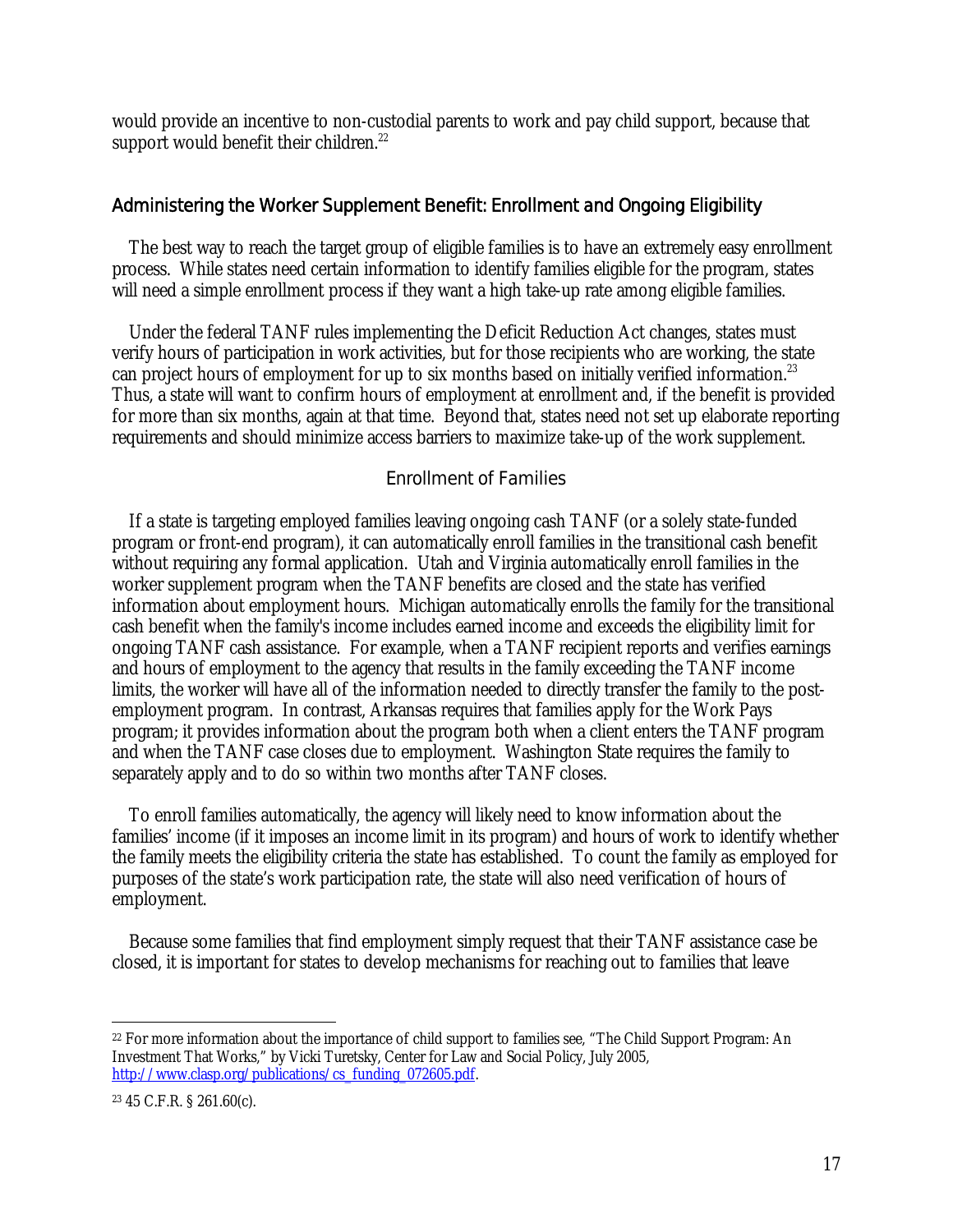TANF but for whom information about employment is unknown.<sup>24</sup> This could include encouraging recipients to report employment status, even if they are asking for their case to be closed; educating welfare-to-work program providers about the worker supplement program so that they can encourage families to report their employment status rather than just requesting that their case be closed; and sending easy-to-read flyers to families that leave TANF but for whom insufficient information is available to determine whether they are eligible for the worker supplement program.

States also can review whether a former TANF recipient may be eligible for the worker supplement program when the family's eligibility for other benefits, such as food stamps or child care assistance, is renewed. While the family's TANF case may have been closed a couple of months before, the state can allow them to enroll in the program based on information provided at the food stamp or child care eligibility review. Since most states collect updated information on earnings for purposes of the food stamp program every six months, many families whose TANF benefits have closed will be interacting with the agency and updating eligibility information within a few months of closing their TANF case.

While Utah generally automatically enrolls families at TANF closure when they have income and hours information, the state allows families that verify hours and income in the month following TANF closure to enroll. This is useful, particularly if coupled with other outreach methods such as sending a flyer about the program to the family or following up with a phone call.

#### Ongoing Eligibility Requirements

In considering any ongoing eligibility requirements, states should limit the administrative burdens on families and on the agency. Since hours of employment can be projected for six months once initially verified, a worker supplement program that provides six months or less of benefits need not require any additional contact or information from the family to provide assistance to the family or to count the hours of employment in the work participation rate.

Within the six-month projection period, any time that a state receives information that a participant's hours have changed, it must re-verify actual hours.25 If a state's goal is to ease access and reduce administrative burdens, it should not require more frequent reporting of hours or other circumstances within the six-month period. For example, Oregon requires worker supplement recipients to report hours only every six months unless the agency specifically requests additional information. However, it is important that families are informed that, if they lose their job and need further assistance, they should contact the TANF agency. (In addition, as discussed further below, to the extent that the state gets updated information during this period due to reporting requirements in another program, it can use the new information to project a new period of worker supplement eligibility for up to six months.)

Several states are asking for more information or more client contacts than is required to track hours of participation as required for TANF work participation rate purposes. Some states require

-

 $24$  The challenge here is similar to the challenge states have in ensuring that families report information about their earnings so that they get benefit of the earned income disregard, rather than asking for their case to be closed when they find a job.

<sup>25 45</sup> C.F.R. § 261.61.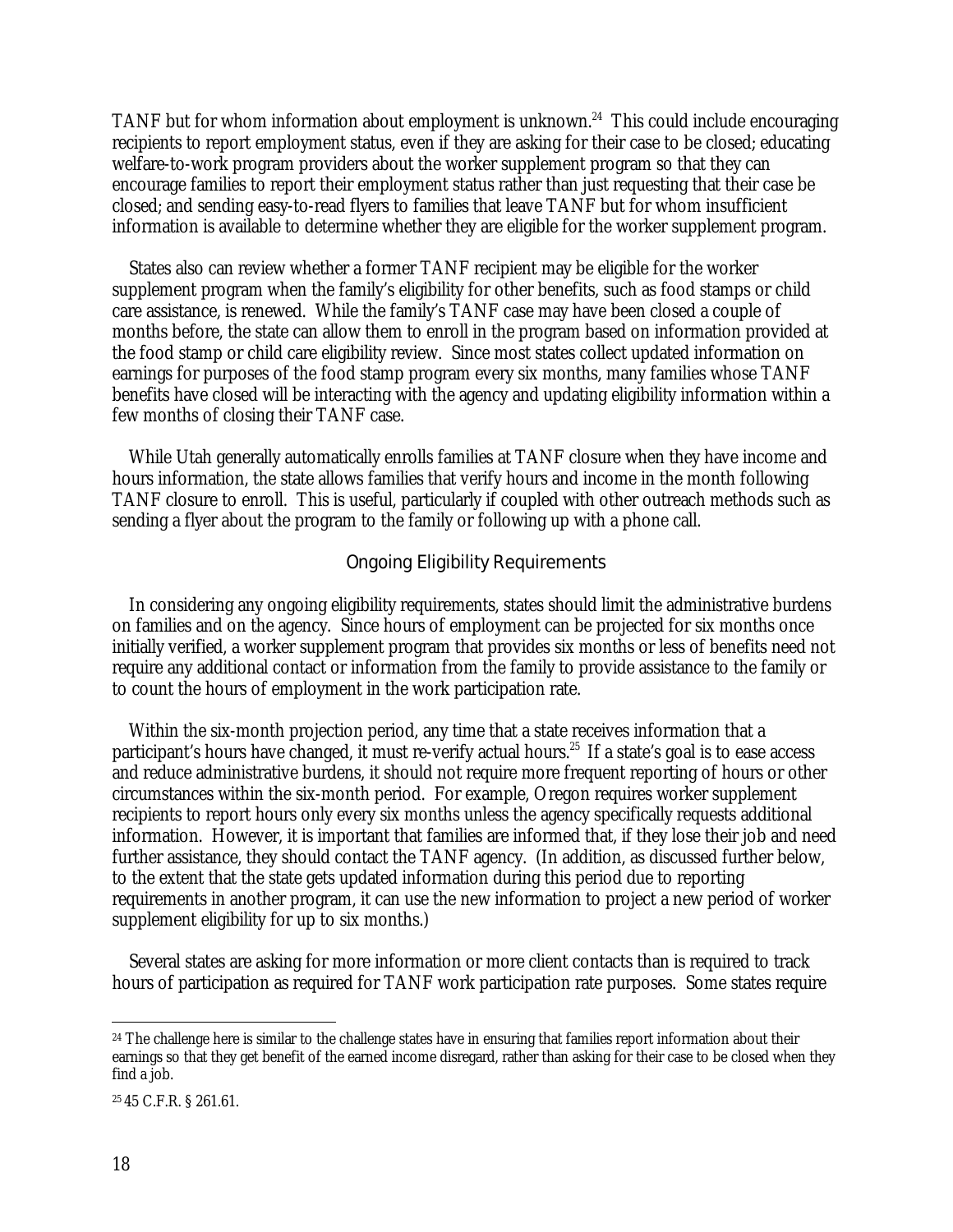monthly reporting of hours (for example, North Dakota and Arkansas) or require recipients to report if hours fall below a set weekly amount (for example, Washington and Virginia.) There are trade-offs here — more frequent contact may further a state's case management goals, but may mean that some working families unable or unwilling to comply with paperwork or meeting requirements may lose access to assistance (and the state may have fewer working families that it can count toward its work participation rate).

If a state provides worker supplement benefits for longer than six-months, it will need to re-verify hours of employment at least every six months. These states should consider how to best align any reporting or ongoing eligibility reviews for the worker supplement program with reporting and review requirements of other benefit programs a client may be receiving. The six-month projection of earnings requirement in the federal TANF rules may dovetail nicely with the simplified (also known as semiannual) reporting option that most states use in their Food Stamp Program, although initial synchronization may be required. To best synchronize, a state can use the information it receives in the Food Stamp Program to project hours of employment forward up to six months for the worker supplement program, even if a six-month worker supplement review is not yet due. In many cases, pay-stubs may provide both the information needed for continuing food stamps and verification of hours needed for the state to project hours forward for up to another six months.

For example, Arkansas' Work Pays program (which reviews eligibility for worker supplement benefits every six months) first looks to food stamp recertification or semiannual reports or Medicaid renewals to determine if it has enough (notably, hours of employment) information to renew eligibility for Work Pays. If it has the needed information, it renews benefits based on the information already provided. If the family does not receive food stamps (or is not a food stamp semi-annual reporter) and does not receive Medicaid, the state then uses its renewal form for the worker supplement benefit. In this way, Arkansas avoids an additional form and process when it does not need one. (Although, as noted above, Arkansas also requires monthly reporting of employment information, somewhat undercutting the simplification it has achieved on renewals.)

## Interaction with Other Benefits – Food Stamps, Medicaid, and Child Care Subsidies

Most low-income working families that will be served in a worker supplement program will qualify for food stamps, Medicaid or SCHIP and child care subsidies. These programs provide important and substantial supports to low-income working families. The income cut-off levels for these programs are much higher than TANF cut-offs and serve families above the federal poverty line. (In a state that decides not to set an income limit for its limited-duration worker supplement program, a few families may have income above the eligibility levels for some of the other benefit programs.)

Several issues may arise with respect to the interaction of worker supplement benefits and the family's eligibility for and amount of benefits:

• What effect, if any, does the status of the family as a recipient of a TANF or MOE-funded assistance payment (worker supplement) have on eligibility for other programs?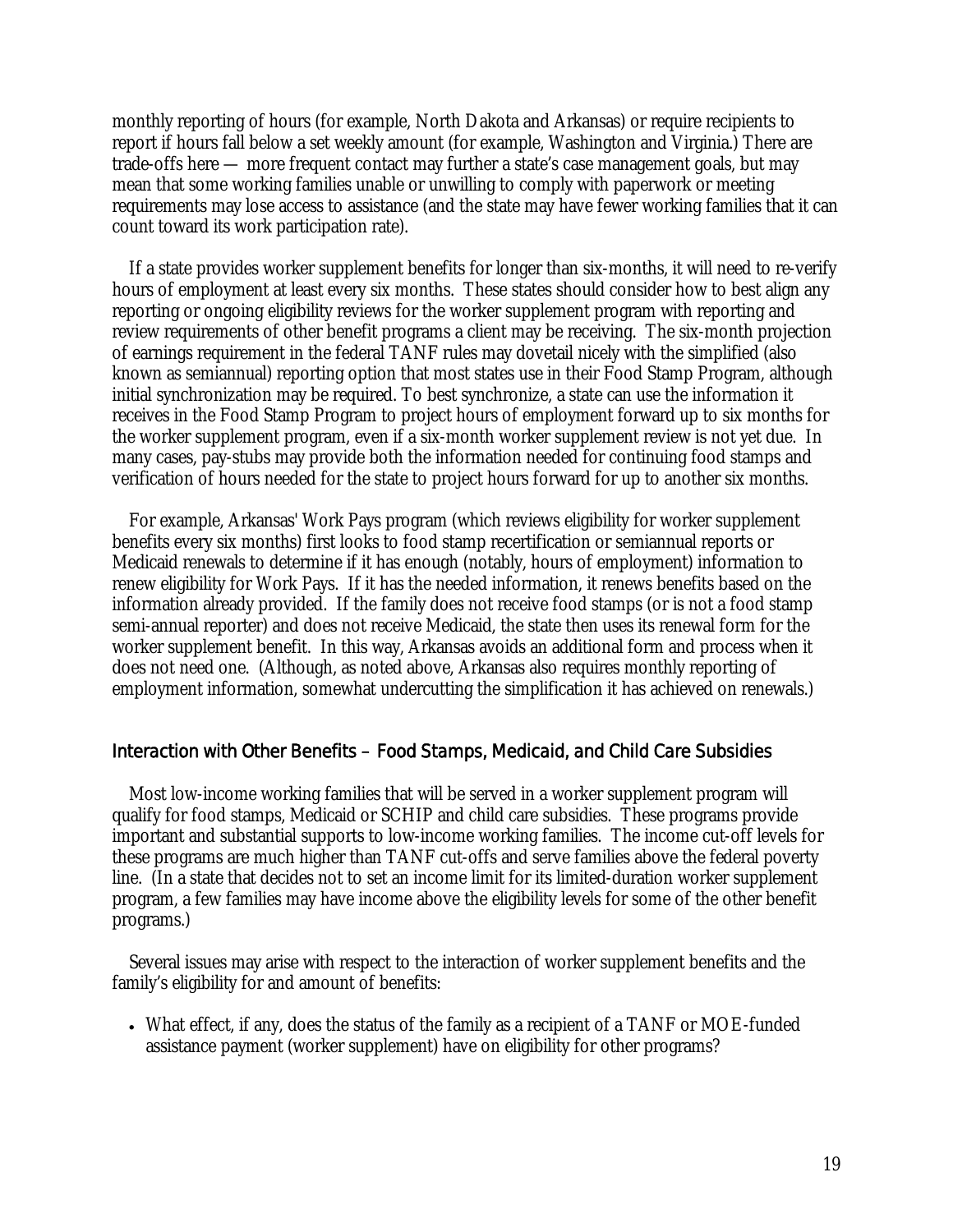- Is the worker supplement benefit considered income in determining eligibility and amount of benefits (or size of co-payment amounts) for food stamps, Medicaid and child care subsidies?
- What is the relation between receipt of a worker supplement benefit for families leaving TANF and other transitional benefits that a family may receive?

Because different considerations apply for each different benefit program, these issues are discussed below for each program separately.

#### Food Stamps

Most families receiving a worker supplement are likely to qualify for food stamps. In general, families with incomes below 130 percent of the federal poverty line qualify for food stamps. Some families in a worker supplement program could have incomes modestly above that level and still qualify for food stamp benefits because, as recipients of a TANF or MOE-funded benefit, they are "categorically eligible" for the Food Stamp Program. Under federal food stamp rules, states can extend categorical eligibility to households receiving a benefit that is funded with TANF or MOE funds. When a household is "categorically eligible" for the program, the gross income limit — the requirement that the household's income be under 130 percent of the poverty line — and the asset limits do not apply. However, to qualify for a benefit, the family's income — net of deductions must still be low enough to qualify for a positive food stamp benefit.<sup>26</sup>

If the worker supplement benefit is provided as cash either by a check or on an EBT card in the form of cash and not as nutrition assistance, the amount of the benefit generally will count as unearned income in calculating food stamp eligibility and benefit amount. Under food stamp law, all income counts in the food stamp calculation unless it is specifically excluded (although see discussion below for impact of Transitional Benefit Alternative on this issue). A cash worker supplement benefit, therefore, will likely reduce food stamps somewhat but the family will still come out with an increase in household income

If the worker supplement is provided as a benefit that is not income for food stamps — such as food assistance that is subject to all the limitations on use that apply to food stamps — the benefit can be excluded as income for food stamp purposes. Since working families typically receive far less in food stamp benefits than they spend on food in a month, the family can put the additional statefunded nutritional assistance to good use by increasing its spending on food or using less of its cash income for food allowing it to use those freed up funds to meet other household expenses. Massachusetts, Maine and Vermont take this approach.

 Families receiving a worker supplement may also qualify for transitional food stamps at same time, on the same basis as other TANF leavers. Under the food stamp Transitional Benefit Alternative option — which at least 20 states have taken — food stamp benefits can continue for five months after families leave TANF cash assistance in an amount equal to the food stamp

 $\overline{a}$ 26 7 C.F.R. 273.2(j). For further discussion about this provision, see Stacy Dean, Colleen Pawling and Dorothy Rosenbaum, "Implementing New Changes to the Food Stamp Program: A Provision by Provision Analysis of the 2008 Farm Bill," Center on Budget and Policy Priorities, pp. 61-8, at http://www.cbpp.org/7-1-08fa.pdf.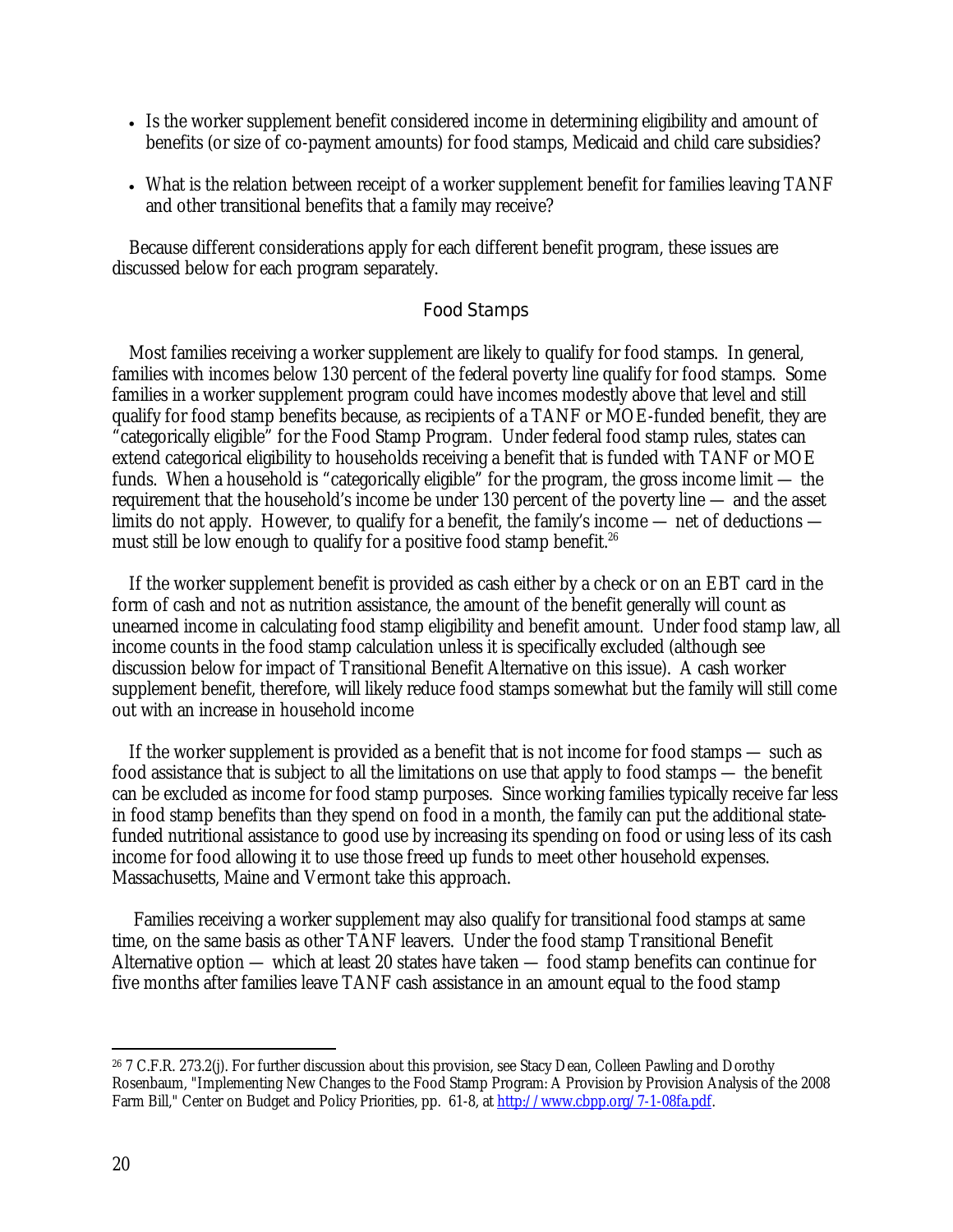amount before TANF closure adjusted for the loss of TANF benefits.<sup>27</sup> There are two key points to note here relevant to program design

- *Families leaving TANF that receive an MOE-funded worker supplement can receive transitional food stamps at the same time.* USDA has confirmed that since TBA food stamps can be triggered when a family stops receiving TANF-funded assistance, a state can continue to provide five months of transitional food stamps following TANF closure even if it also provides an MOE-funded worker supplement at the same time. This is important because states with TBA generally have automated the TBA trigger based on TANF closure and might not want to re-program their automated systems to delay the TBA period for those families that go to a worker supplement program. A state that wishes to provide TBA food stamps concurrently with worker supplements should thus use MOE, not TANF, to fund its worker supplement program. If TANF funds are used, the TBA period would not run until after the family left the TANFfunded worker supplement program.
- *The worker supplement benefit even if provided as cash will not count as income for food stamps during the five-month TBA period.* TBA is designed so that benefits are frozen for a five-month period based on the amount the family received before leaving TANF (adjusted for the loss of TANF benefits.) Thus, new income such as increased or new earnings and any worker supplement payment would not be counted as income during the five-month TBA period. This is a key exception to the general rule that worker supplement provided as cash count as income and result in a food stamp benefit decrease.

Virginia and Washington State, which have both Transitional Benefit Alternative food stamps and a worker supplement program, take this approach. Both states use MOE funds in its worker supplement program for employed TANF leavers and provide TBA for the first five months after TANF is closed. Under this approach, Virginia and Washington State do not decrease a family's food stamps due to the worker supplement for the five-month TBA period. After the TBA period, the food stamps would be adjusted and the worker supplement income would be considered as income.

## Medicaid/SCHIP

Most of the families in the worker supplement program are likely to qualify for family Medicaid coverage or Transitional Medical Assistance. In 1996, the Personal Responsibility and Work Opportunity Reconciliation Act, which established TANF, de-linked eligibility for Medicaid from receipt of TANF cash assistance (under AFDC, eligibility for family Medicaid had been largely linked to receipt of AFDC). Now, families are eligible for Medicaid coverage under the low-income families' category — sometimes referred to as "Section 1931 coverage" in reference to the section of the Social Security Act that creates this eligibility category — based upon their income without regard to their status as TANF recipients. Under de-linking, families qualify for a period of up to 12 months of Transitional Medical Assistance when they exceed the Section 1931 eligibility limits due to earnings not necessarily when they leave TANF cash assistance.

 $\overline{a}$ 27 For more information about the food stamp Transitional Benefit Alternative, see Dorothy Rosenbaum, "Transitional Food Stamps: Background and Implementation Issues," Center on Budget and Policy Priorities, November 10, 2003.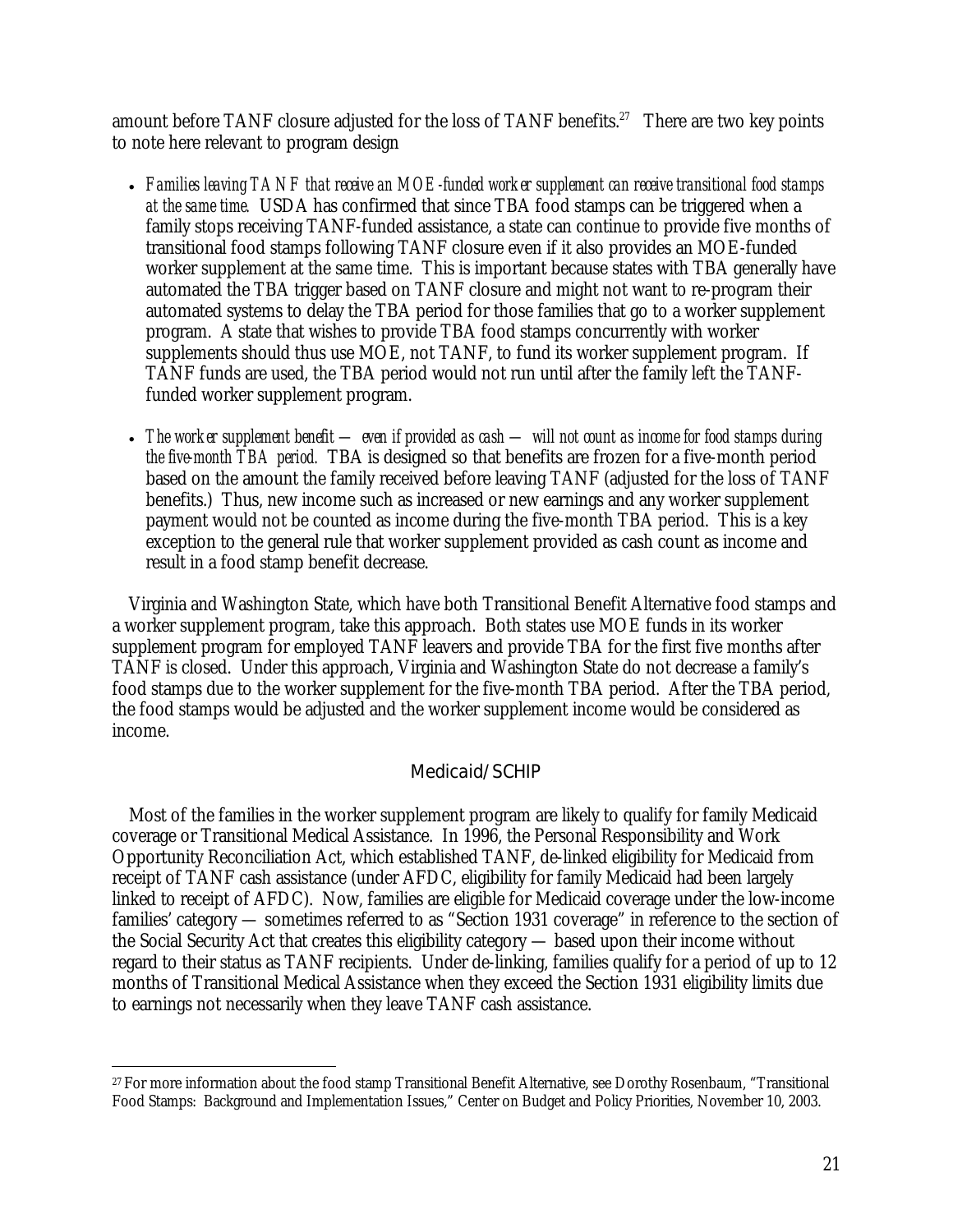Many states have set their family Medicaid income cut-off levels at the same level they use for their regular TANF program. In these states, a family that leaves TANF due to earnings might receive a worker supplement program at the same time that the family is receiving TMA. In a state that uses a *higher* income eligibility cut-off for family Medicaid than for TANF, families that leave TANF and receive a worker supplement benefit might still qualify for ongoing family Medicaid and not yet have started the 12-month TMA period. A low-income family that does not qualify for family Medicaid or TMA is likely to qualify for Medicaid or SCHIP for the children.

A state can choose whether to count or disregard the worker supplement payment as income in determining eligibility for its family or children's Medicaid categories and its SCHIP programs. The additional monthly income, if counted, might affect eligibility for family or children's Medicaid benefits, but is less likely to have an impact on ongoing TMA or SCHIP as the income cut-offs for those programs are higher.<sup>28</sup> To maximize access to these programs and ensure that no families or children lose access to health insurance due to receiving the worker supplement, a state can disregard the worker supplement benefits in Medicaid and SCHIP. On the other hand, a state might want to treat the worker supplement income similarly across multiple programs and count it as income if it will be counted for food stamp purposes, particularly if the eligibility limits in Medicaid and SCHIP are high enough that eligibility for these programs will be unaffected by worker supplement benefits.

#### Child Care Subsidies

Whether a family's status as a worker supplement recipient affects the family's child care assistance eligibility depends on how a state has structured its child care subsidy program and what choices it makes in designing its worker supplement program. Some states provide child care subsidies on the same basis (and without waiting lists) to all low-income working families. For these states, a family's status as a current or recent TANF recipient, or worker supplement recipient, has no bearing on its child care eligibility; only income and child care needs affect eligibility. In other states, however, child care subsidies are not guaranteed to low-income working families that are not part of the regular TANF program and some families may face waiting lists or closed enrollment. In some states, families that have recently left TANF qualify for some type of transitional child care assistance without going to the end of a waiting list.

States that provide favored child care subsidy status to current or recent TANF recipients should consider extending that status to worker supplement program recipients. Michigan considers recipients of its Extended FIP supplement categorically eligible for child care assistance on the same basis as TANF recipients; after the work supplement ends, the family then begins a period of transitional child care. The Extended FIP recipient status thus delays the start — and the end — of the transitional child care period. Utah provides a six-month transitional child care period after a family leaves regular TANF cash assistance during which a family has no co-pay and child care is guaranteed. Utah has designed its Transitional Cash Assistance worker supplement to run

 $\overline{a}$ 

<sup>28</sup> Families can qualify for children's Medicaid or SCHIP with incomes up to twice the poverty level in all states. In many states, children may become ineligible for children's Medicaid, and thus qualify for SCHIP instead, at income levels of 100 or 133 percent of the federal poverty level. The SCHIP program might have cost-sharing obligations that do not apply to children's Medicaid. At six months of TMA, a family can continue to receive TMA a second six-month if family income is below 185 percent of the federal poverty line.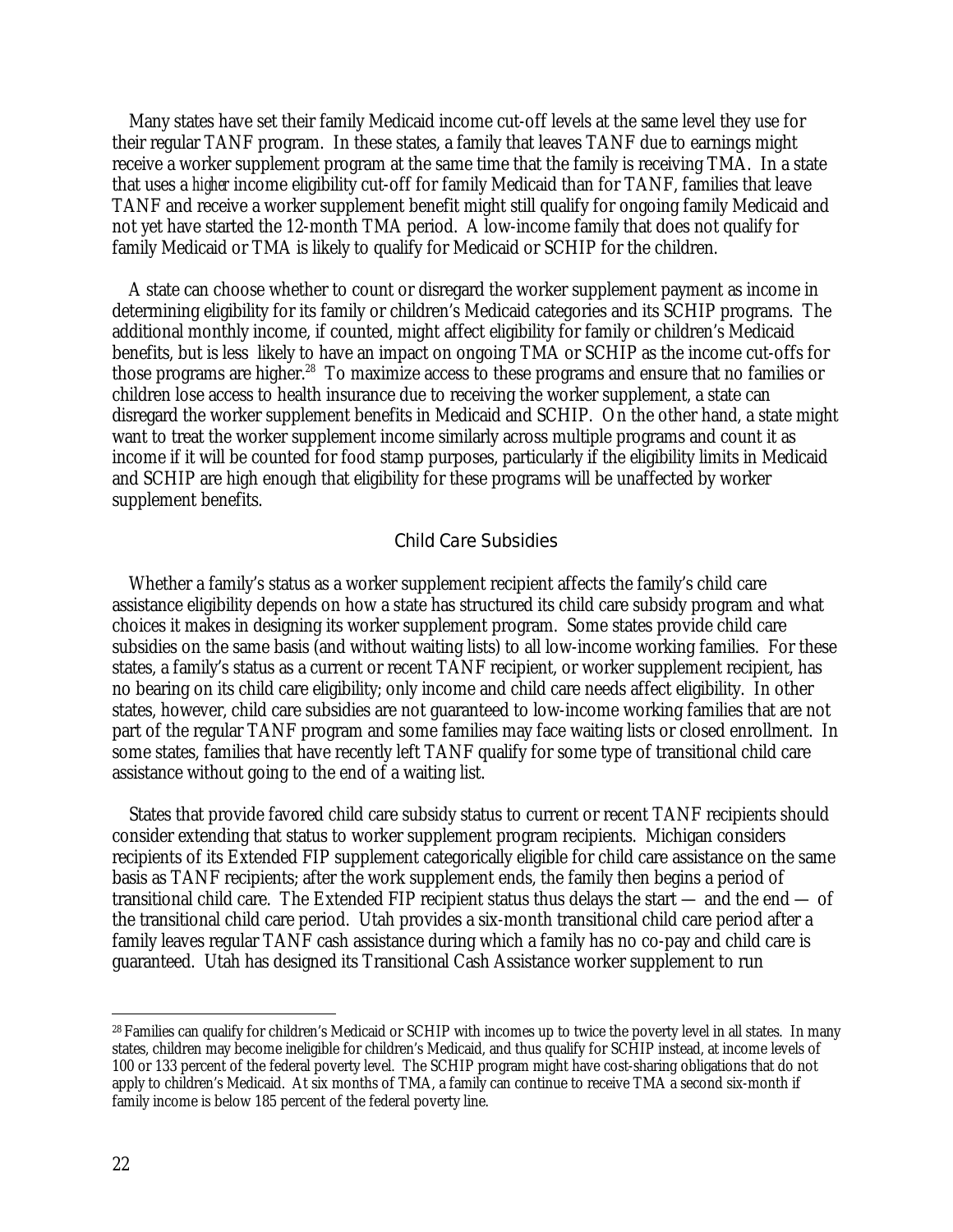concurrently with the transitional child care period — both transitional cash and child care start when a family leaves the regular TANF cash assistance caseload.

As with Medicaid and SCHIP, a state can decide whether to count or disregard the worker supplement payment as income in determining eligibility for its subsidized child care program programs and its copayment levels. Utah excludes the worker supplement amount as income for child care assistance. The Oregon law specifies that the worker supplement benefit is excluded as income in its child care subsidy program.

## **Conclusion**

A worker supplement program provides an opportunity to further state welfare reform goals and boost the work participation rates that states can achieve. In recent years, a substantial number of states have adopted such programs, boosting their work rates and helping low-income working families make ends meet.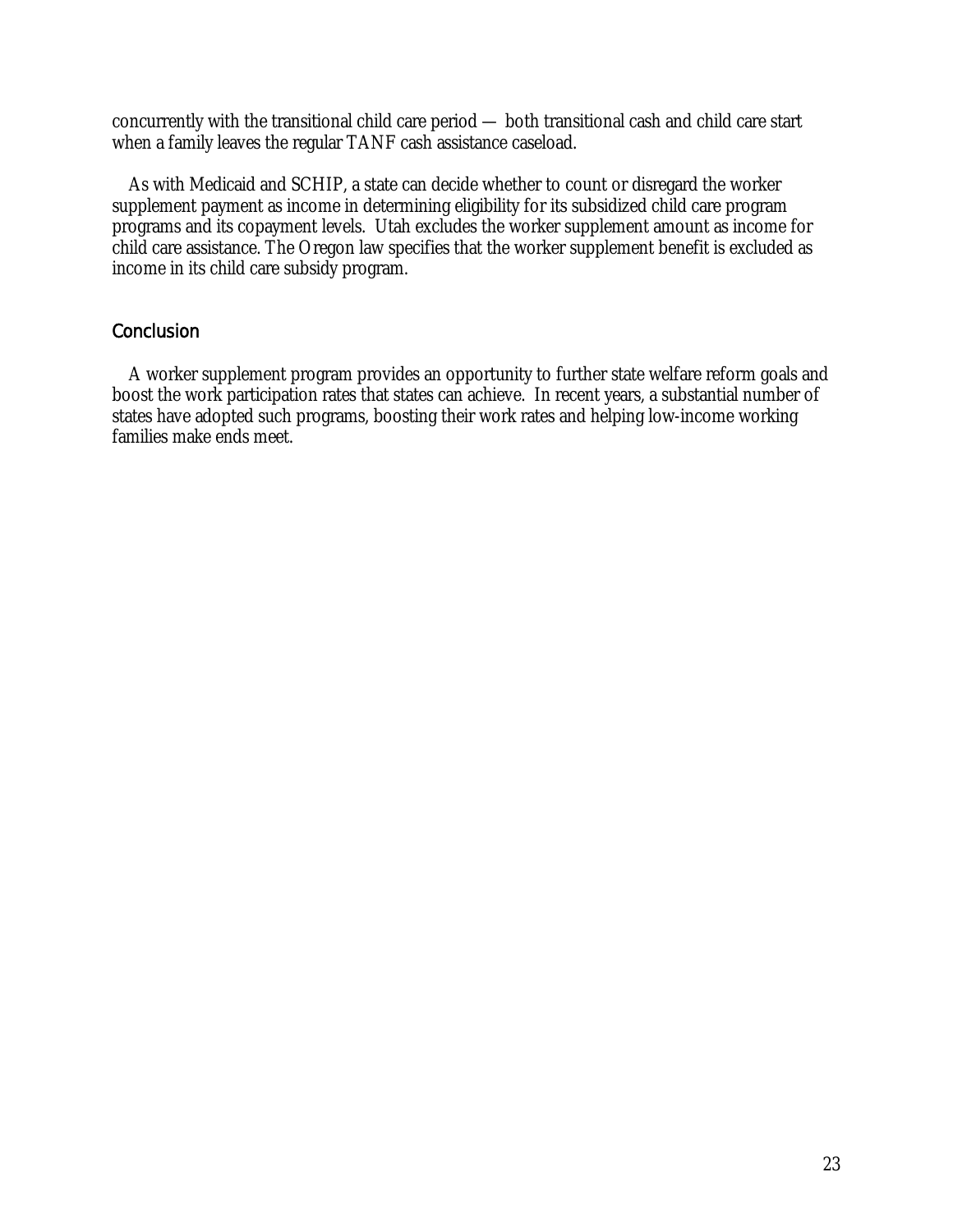| APPENDIX: OVERVIEW OF POLICY DESIGN CHOICES FOR STATES                  |                               |                                                                                                                             |                                                                                         |                                                                                                                                        |                    |                                 |                                      |                                                                                        |
|-------------------------------------------------------------------------|-------------------------------|-----------------------------------------------------------------------------------------------------------------------------|-----------------------------------------------------------------------------------------|----------------------------------------------------------------------------------------------------------------------------------------|--------------------|---------------------------------|--------------------------------------|----------------------------------------------------------------------------------------|
| PROVIDING "ASSISTANCE" IN A WORKER SUPPLEMENT PROGRAM                   |                               |                                                                                                                             |                                                                                         |                                                                                                                                        |                    |                                 |                                      |                                                                                        |
| (States in italics have authorized but not yet implemented the program) |                               |                                                                                                                             |                                                                                         |                                                                                                                                        |                    |                                 |                                      |                                                                                        |
| <b>State and</b><br><b>Program Name</b>                                 | <b>Date</b><br><b>Started</b> | <b>Who Qualifies</b>                                                                                                        | <b>Amount of</b><br><b>Work Hours</b><br><b>Required</b>                                | <b>Monthly Benefit</b>                                                                                                                 | <b>Duration</b>    | <b>Funding</b><br><b>Source</b> | <b>Time</b><br><b>Limits</b><br>Run? | <b>Child</b><br><b>Support</b><br><b>Treatment</b>                                     |
| Arkansas:<br><b>Work Pays</b>                                           | 7/06                          | Employed<br>families leaving<br>TANF; income<br>under 100% FPL<br>to enter (and<br>under 150% FPL<br>to remain<br>eligible) | 24 hours per<br>week                                                                    | \$204                                                                                                                                  | 24 months          | <b>TANF</b>                     | State: No<br>Federal:<br>Yes         | Retained by<br>the state*                                                              |
| lowa                                                                    | <b>No</b><br>date<br>yet      | Employed<br>families leaving<br><b>TANF</b>                                                                                 | $***$                                                                                   | $$100$ a month                                                                                                                         | 3 months           | $***$                           | $***$                                | $***$                                                                                  |
| Maine                                                                   | 9/08                          | Families leaving<br><b>TANF</b> for work                                                                                    | $***$                                                                                   | $$100/mol$ , for $1st$<br>12 mos.; \$75/mo.<br>for next 12 mos.;<br>\$50/mo. for last<br>12 months:<br>benefits are food<br>assistance | Up to 36<br>months | MOE-<br><b>SSP</b>              | <b>No</b>                            | Distributed to<br>family                                                               |
| Massachusetts                                                           | 10/07                         | Working families<br>receiving food<br>stamps                                                                                | Sufficient<br>hours to count<br>as meeting<br><b>TANF</b> work<br>participation<br>rate | \$7 per month in<br>food assistance                                                                                                    | No limit           | MOE-<br><b>SSP</b>              | <b>No</b>                            | Distributed to<br>family                                                               |
| Michigan:<br><b>Extended Family</b><br>Independence<br>Program (FIP)    | 2/07                          | Employed<br>families leaving<br>TANF due to<br>income                                                                       | No minimum<br>hourly<br>requirement                                                     | \$10                                                                                                                                   | 6 months           | <b>TANF</b>                     | State: No<br>Federal:<br>Yes         | <b>Retained by</b><br>the state<br>except that<br>\$50 passed<br>through to<br>family* |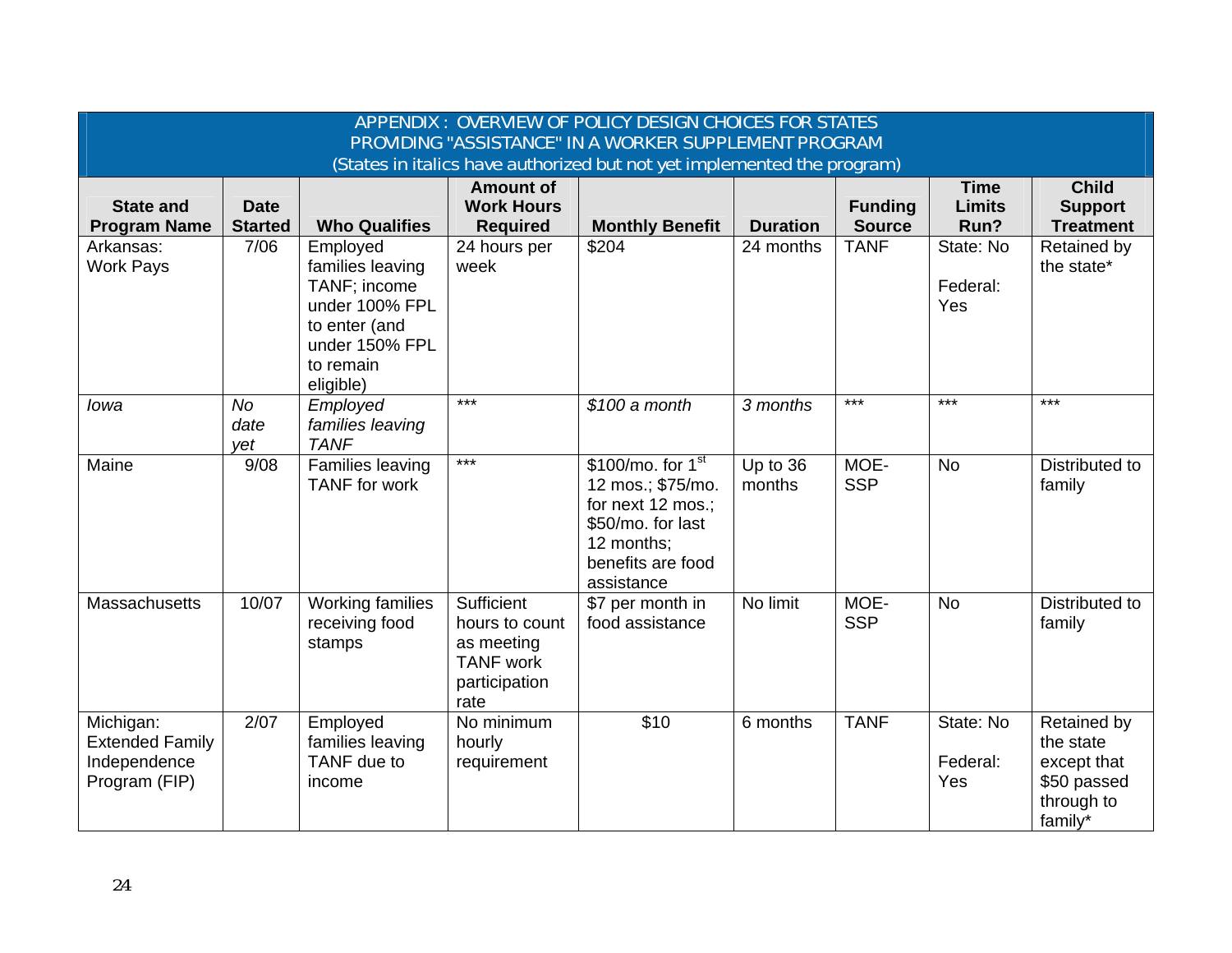| Minnesota         | 2/09  | Families leaving<br>TANF or the<br>front-end<br>Diversionary<br><b>Work Program</b><br>with a job | 87 or 130<br>hours a month<br>(depending<br>upon age of<br>children)                                          | \$75 a month                                                       | 24 months                        | $***$                  | $***$                                      | $***$                                                                               |
|-------------------|-------|---------------------------------------------------------------------------------------------------|---------------------------------------------------------------------------------------------------------------|--------------------------------------------------------------------|----------------------------------|------------------------|--------------------------------------------|-------------------------------------------------------------------------------------|
| <b>Missouri</b>   | 10/08 | Families leaving<br><b>TANF</b> with<br>employment                                                | 20 or 30 hours<br>per week<br>(whichever is<br>required to<br>meet TANF<br>work rate)                         | \$50 a month                                                       | 6 months                         | MOE-<br><b>SSP</b>     | <b>No</b>                                  | Distributed to<br>family                                                            |
| Nebraska          | 10/07 | Families leaving<br><b>TANF</b> with<br>income under<br>185% FPL and<br>working                   | No minimum<br>hourly<br>requirement                                                                           | 20% of TANF<br>benefit amount<br>(e.g., \$73 for a<br>family of 3) | 5 months                         | <b>TANF</b><br>and MOE | Federal:<br>Yes                            | Retained by<br>the state*                                                           |
| <b>New Mexico</b> | 7/08  | <b>Recent TANF</b><br>leavers with<br>income under<br>150% FPL                                    | 30 hours per<br>week                                                                                          | \$200                                                              | 18 months                        | TANF&<br>MOE**         | Federal:<br>Yes for<br>some<br>families)** | Retained by<br>the state<br>except that<br>\$50 passed<br>through to<br>the family* |
| North Dakota      | 9/07  | <b>Families that</b><br>lose TANF due<br>to earned<br>income                                      | Remain<br>ineligible for<br>TANF due to<br>earnings                                                           | \$200                                                              | 6 months<br>(consecu-<br>tively) | <b>TANF</b>            | Federal:<br>Yes                            | Retained by<br>the state*                                                           |
| Oregon            | 10/07 | Employed<br>persons leaving<br>TANF or pre-<br><b>TANF</b> under<br>250% FPL                      | Sufficient<br>hours to meet<br>federal work<br>rates (can<br>supplement<br>hours with<br>other<br>activities) | \$150                                                              | 12 months                        | <b>MOE</b>             | <b>No</b>                                  | Distributed to<br>family                                                            |